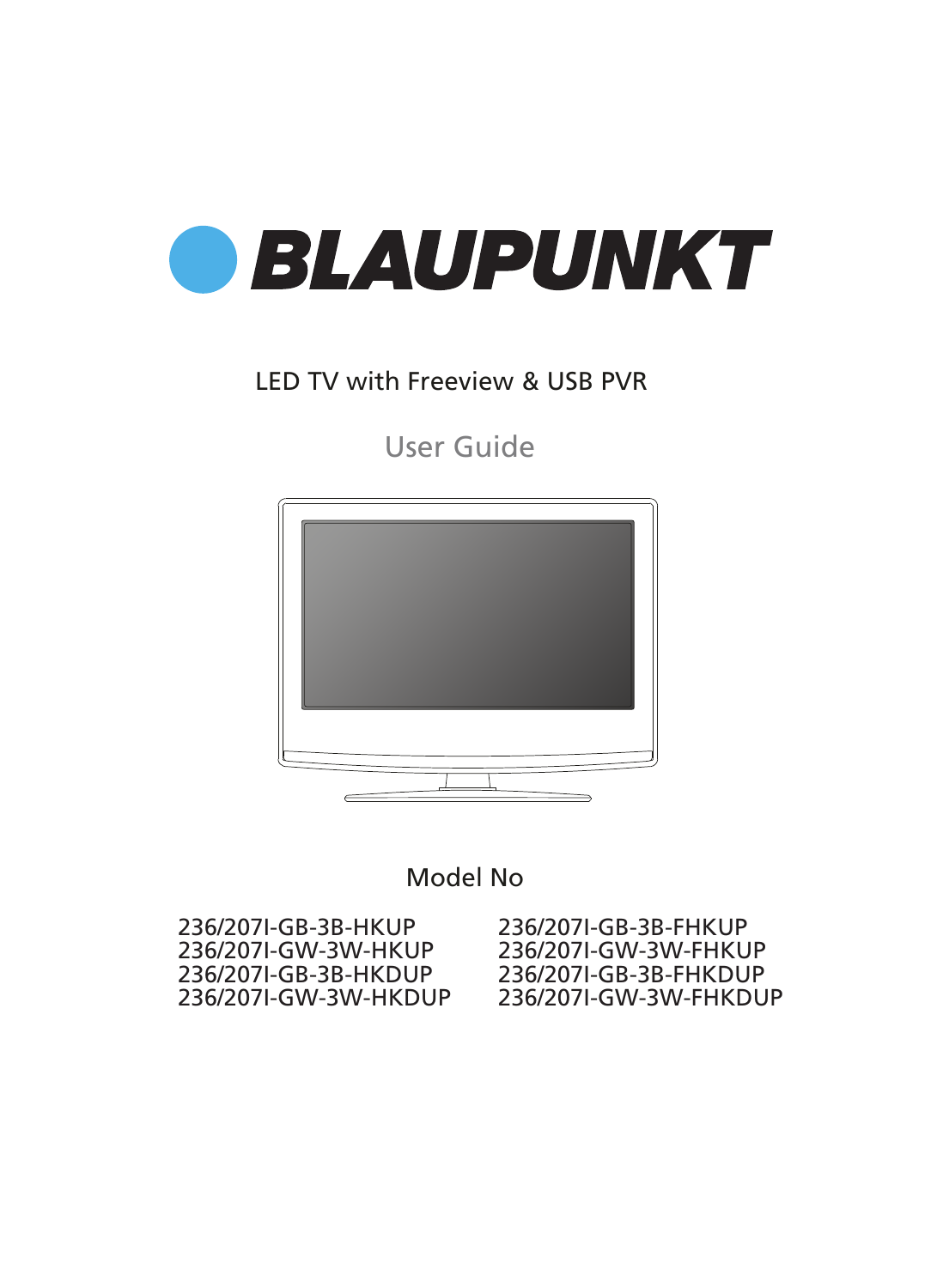### **Important safety instruction**



### **Please read these instructions. All the safety and operating instructions should be read before the appliance is operated.**

#### **Warnings**

• Television sets which weigh 20kg or more must be lifted and carried by at least 2 people.

• This television does not contain any parts that are serviceable by the user. In case of a fault, contact the manufacturer or authorised service department. Exposing the internal parts inside the TV may endanger your life. The manufacturers guarantee does not extend to faults caused by repairs carried out by unauthorised third parties.

To reduce the risk of fire, electric shock or damage to the TV, do not expose it to dust, rain or moisture. Never expose the TV to dripping or splashing and do not place objects fi lled with liquids on or near the TV.

• Do not connect any external devices (DVD player, games console etc) when the TV is switched on. Disconnect both the TV and device from the mains before connecting. Only switch appliances on when the connection process is complete.

Do not place the television in a confined space and do not obstruct the ventilation openings at the rear of the television.

• When installing on a wall, ensure the TV is at least 5cm from the wall for ventilation.

• Always ensure that the TV's ventilation openings are not covered with items such as newspapers, tablecloths, curtains, etc.

• Dispose of this television and any components including batteries in an environmentally friendly manner. If in doubt, please contact your local authority for details of recycling.

#### **Safety**

• For your safety, this appliance is fitted with a fused 3 pin mains plug. Should the fuse need to be replaced, ensure that any replacement is of the same amperage and approved with the BSI mark.

• Never try and replace the mains plug unless you have adequate qualifications and are legally authorised to do so. In the event that a replacement mains cable is required, contact the manufacturer for a suitable replacement.

Never use the television if it is damaged in any way.

Always place the television on a flat level surface avoiding anywhere which may be subject to strong vibration.

• The ideal distance to watch the television is approximately five times the length of the diagonal measurements of the TV screen.

• Ensure the television is not placed on top of the power cable as the weight of the television may damage the cable and cause a safety hazard.

• Never place mobile phones, speakers or any other device which may cause magnetic or radio interference, near the television. If interference is apparent, move the device causing the interference away from the television.

• To disconnect the apparatus from the mains, please use the mains plug located on the underside/rear of the TV.

• Ensure that the mains plug is always easily accessible.

#### **WARNING: Excessive noise when using earphones and headphones can cause loss of hearing.**

#### **Maintenance**

• To clean your TV, wipe with a soft, dry cloth. If the surfaces are extremely dirty, use a soft cloth dipped in a soap and water solution or a weak detergent solution.

• Never use alcohol, paint thinner or benzene to clean this unit.

• Before using a chemically treated cloth, read the instructions that came with the cloth carefully.

#### **CAUTION: If water or other liquid enters the television through the display panel surface, a malfunction may occur.**



### **Packaging**

• The safest way to transport your item is in the original box/packaging - please save your packaging for this.

• You will need the original box/packaging in the event of warranty/service repair or support. We are unable to carry out warranty/service if you are unable to package the item correctly.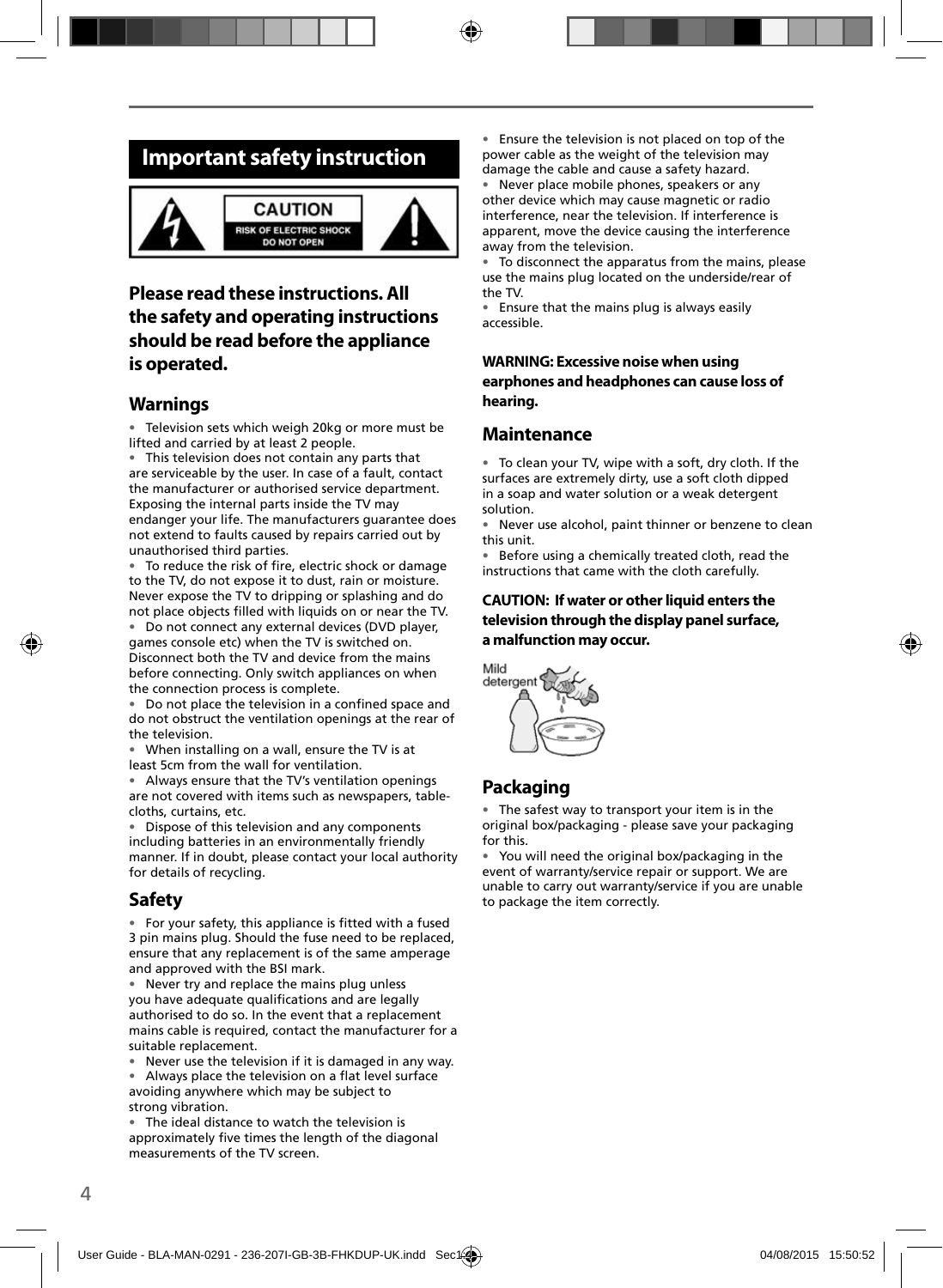#### **Important information regarding use of video games, computers, captions or other fi xed image displays**

The extended use of fixed image program material can cause a permanent "shadow image" on the LCD/LED panel, also known as "screen burn".

This "shadow image" can appear in the background during normal viewing. This type of irreversible LCD/LED panel deterioration can be limited by observing the following steps:

1. Reduce the brightness/contrast setting to a minimum suitable viewing level.

2. Do not display the fixed image for extended periods of time.

3. Turn the power off when not in use.

Examples of images that are more likely to cause "screen burn" are as follows (this is not an exhaustive list):

• TV channel logos: e.g. shopping channel logos and pricing displays - especially if they are bright and stationary. Moving or low-contrast graphics are less likely to cause ageing of the screen.

• Time displays.

• Teletext: Do not view a stationary page for a long period of time

• TV/DVD menus: e.g. listings of DVD disc content.

• Pause mode: Do not leave the TV in pause mode for long periods of time, e.g. when watching DVDs or videos.

**Important: Once 'shadow image/screen burn' occurs, it will never disappear and is not repairable under warranty.**

### **How do I dispose of this product?**

**UK:** Waste electrical products should not be disposed of with household waste. Please dispose of the product at a designated collection point for recycling of WEEE. For your nearest facilities, please see www.recycle-more.co.uk or in store for details.



**ROI:** Waste electrical products should not be disposed of with household waste. Separate disposal facilities exist. Check with your local authority or retailer for recycling advice.

#### **Batteries**

• Do not expose batteries to high temperatures, excessive heat, prolonged sunshine or fire as this may cause leakage, explosion or ignition.

Observe the correct polarity when inserting batteries. • Do not use different types of batteries together or mix old and new batteries.

• Dispose of batteries in an environmentally friendly way.

• Certain regions may regulate the disposal of batteries. Please consult your local authority.

### **Trademarks**

#### **HDMI**

The terms HDMI and HDMI High-Definition Multimedia Interface, and the HDMI Logo are trademarks or registered trademarks of HDMI Licensing, LLC in the United States and other countries.

#### **HDTV**

The "HD TV" Logo is a trademark of DIGITALEUROPE.

#### **HDTV 1080p**

The "HD TV 1080p" Logo is a trademark of DIGITALEUROPE.

#### **DVB**

The DVB logo is the registered trademark of the Digital Video Broadcasting (DVB) project.

#### **Dolby**

Manufactured under license from Dolby Laboratories. Dolby and the double-D symbol are trademarks of Dolby Laboratories.

### **TV Models with built in DVD players**



CLASS 1<br>LASER RROULLET

This caution label is located on the rear panel of the unit

THIS UNIT IS A CLASS 1 LASER PRODUCT. THIS UNIT USES A VISIBLE LASER BEAM WHICH COULD CAUSE HAZARDOUS RADIATION EXPOSURE IF DIRECTED. BE SURE TO OPERATE THE PLAYER CORRECTLY AS INSTRUCTED. WHEN THIS UNIT IS PLUGGED INTO THE WALL OUTLET, DO NOT PLACE YOUR EYES CLOSE TO THE OPENINGS TO LOOK INTO THE INSIDE OF THIS UNIT. USE OF CONTROLS OR ADJUSTMENTS OR PERFORMANCE OF PROCEDURES OTHER THAN THOSE SPECIFIED HEREIN MAY RESULT IN HAZARDOUS RADIATION EXPOSURE.

DO NOT OPEN COVERS AND DO NOT REPAIR YOURSELF. REFER SERVICING TO QUALIFIED PERSONNEL.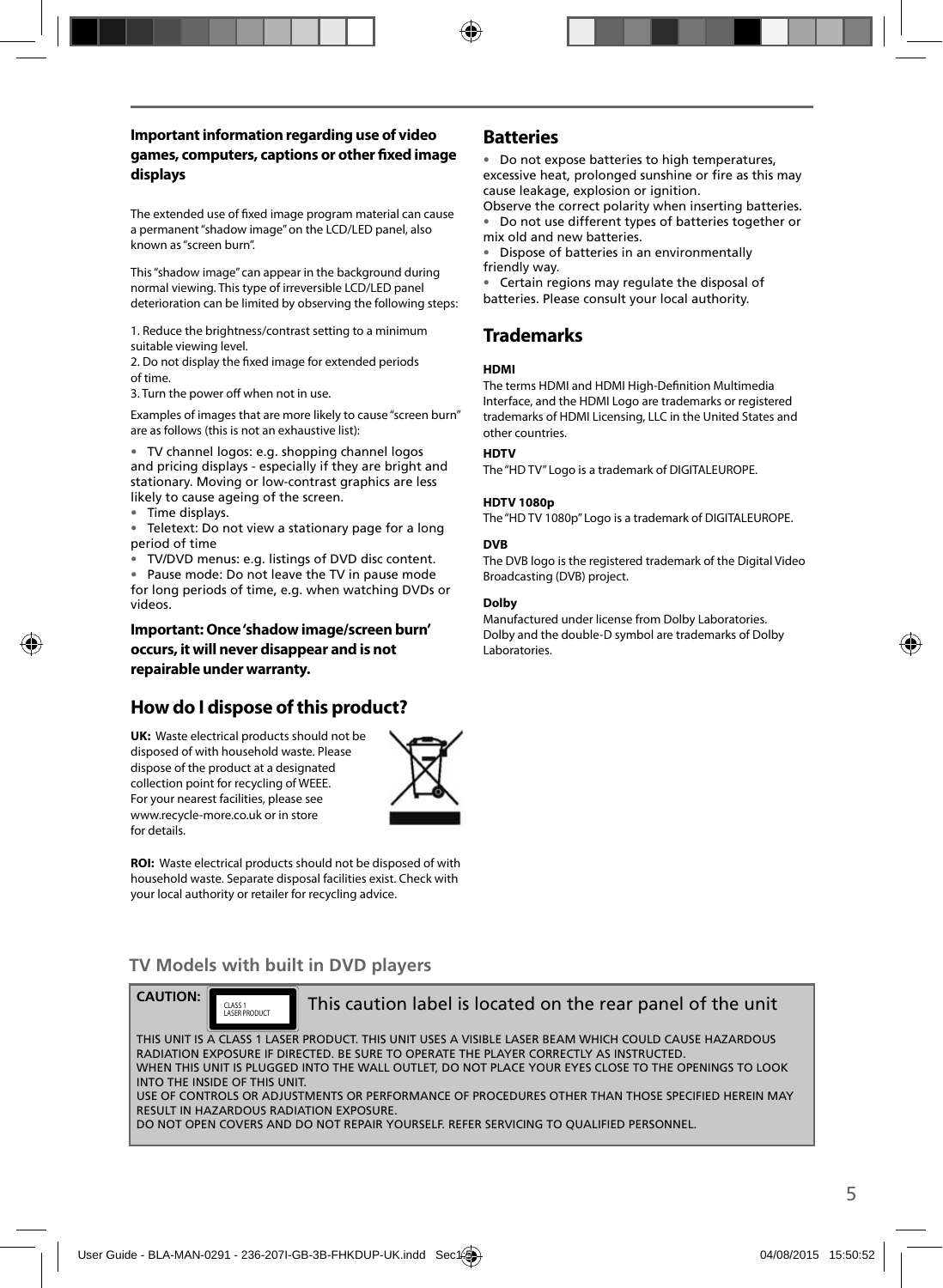# **CONTENTS**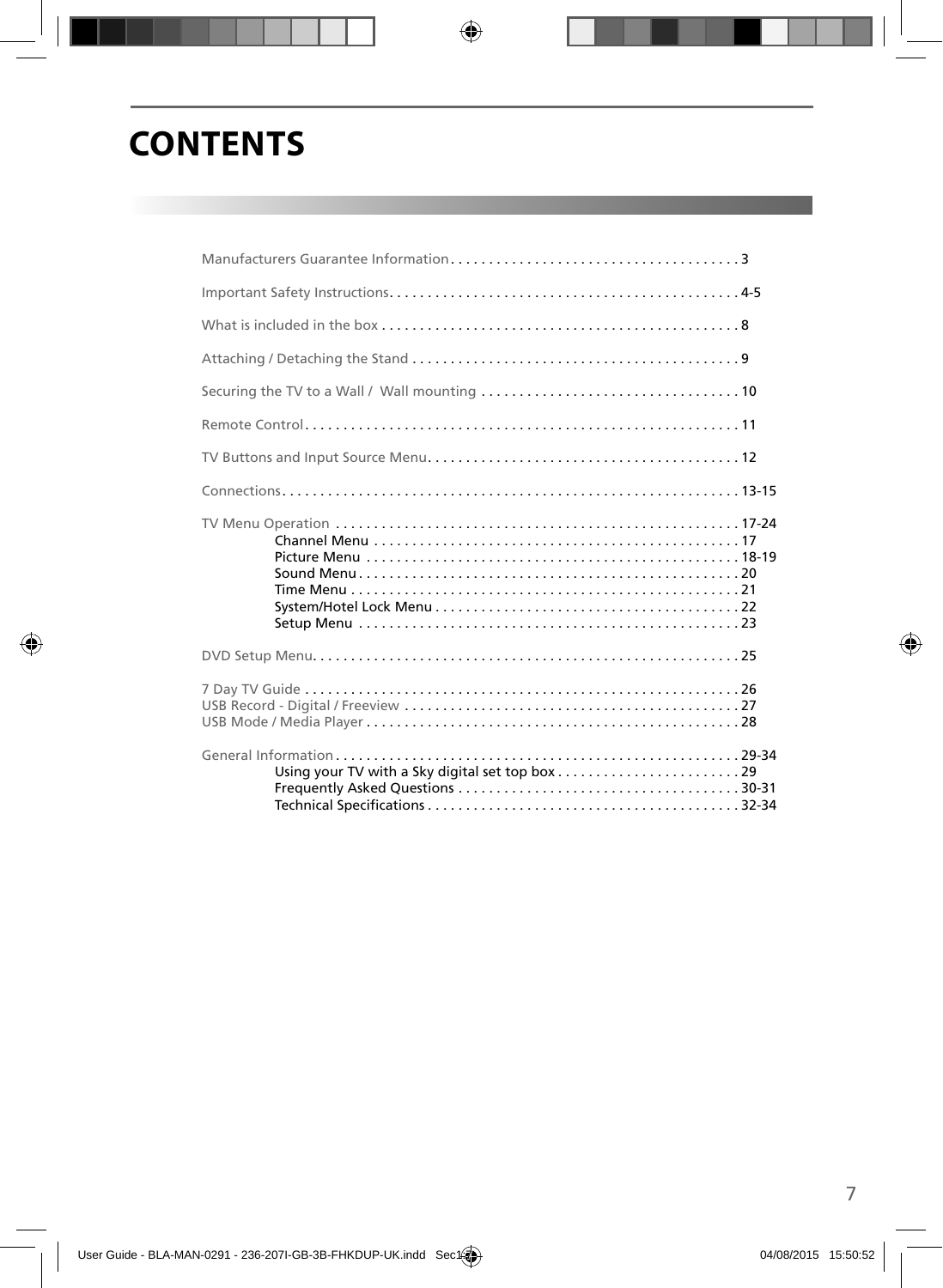## **WHAT IS INCLUDED IN THE BOX**

### Accessories

Included with this TV are the following accessories

#### 1 x User Guide



#### 1 x Quick Start Guide



#### 1 x TV



#### 1 x RF Cable



### 1 x Remote Control



#### 2 x AAA Batteries



1 x Stand Installation Pack (Includes stand base, stand neck & screws)



Please save your box/packaging as you will need this in the event of warranty/service repair or support. We are unable to carry out warranty/service if you are unable to package it correctly. The safest way to package your item in the event of warranty/service repair is in it's original box/packaging.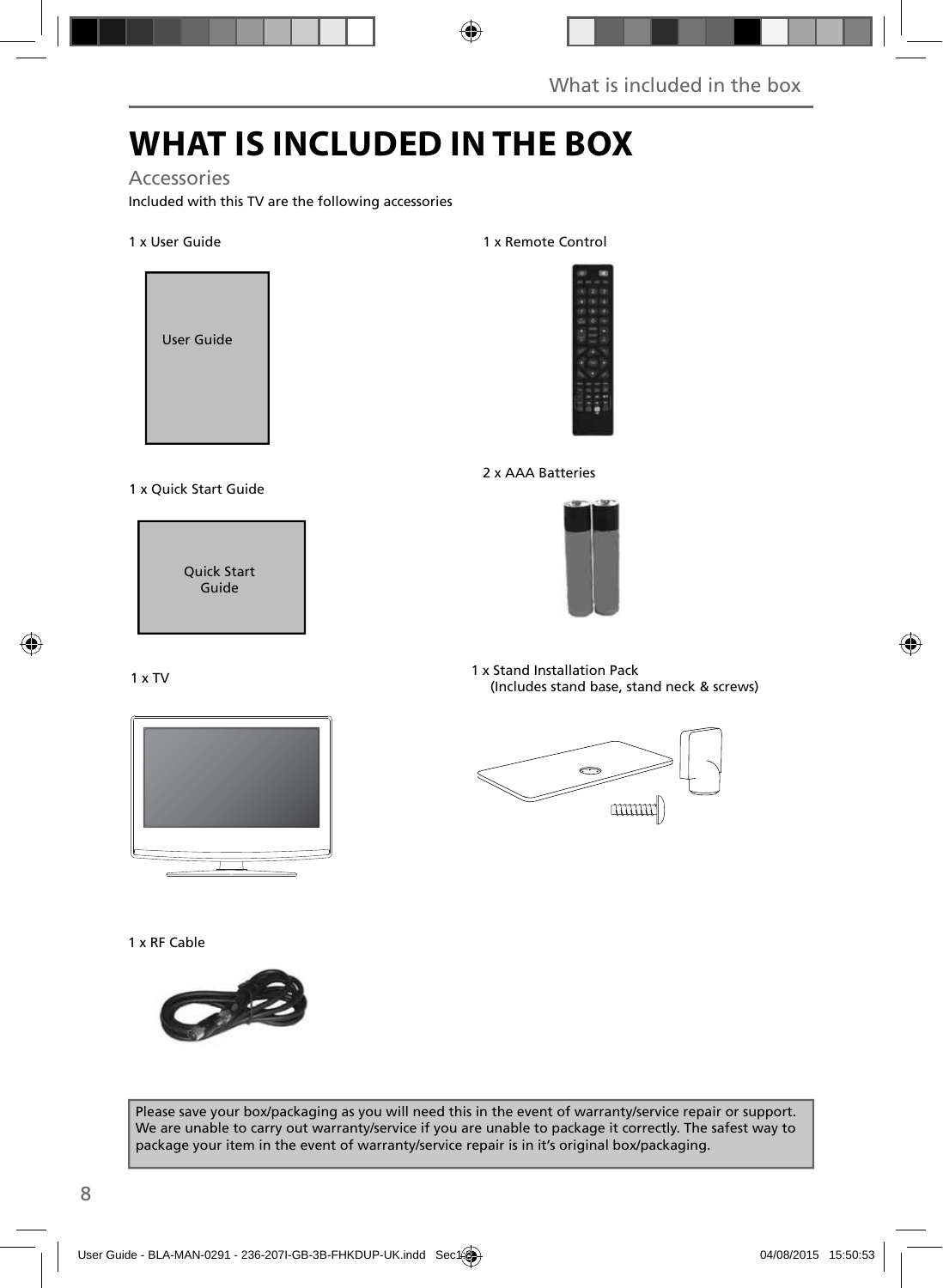# **ATTACHING/DETACHING THE STAND**

### Attaching the stand

To complete the stand installation you will require a cross head screw driver

There are two types of screws provided as shown below.



Used for attaching the stand neck to the TV (fig.1)

**3 x M (4x12)**  $\left\{\begin{matrix} 1 \\ 1 \end{matrix}\right\}$  **4 x** ST (4x12)

Used for attaching the stand base to the stand neck (fig.3)



(fig.1) Attach the stand neck to the rear of the TV set using the 3 x M(4x12) screws provided.

4 x ST (4x12)

**TITITI** 



(fig.2) Peel off the protective plastic cover then attach the stand base to the stand neck.

When securing the self-tapping screw/s into the base of the stand (on first installation) the screw/s will be naturally tight as they create a thread in the plastic of the stand neck in order to support a TV of this size.

**a)** Ensure the cross head screw driver tip fits correctly into the head of the screw and that it is not too big or small.

**b)** Screw in all screws individually and partially before tightening all of the screws fully.

**c)** If they become very tight try loosening them slightly and then re-tightening them once again as this will continue the process of creating the thread for the screws.

(fig.3) Secure the base to the neck by using the 4 x ST (4x12) screws provided.

### Detaching the stand

3

Remove the screws highlighted then remove the stand base and neck from the rear of the TV set.

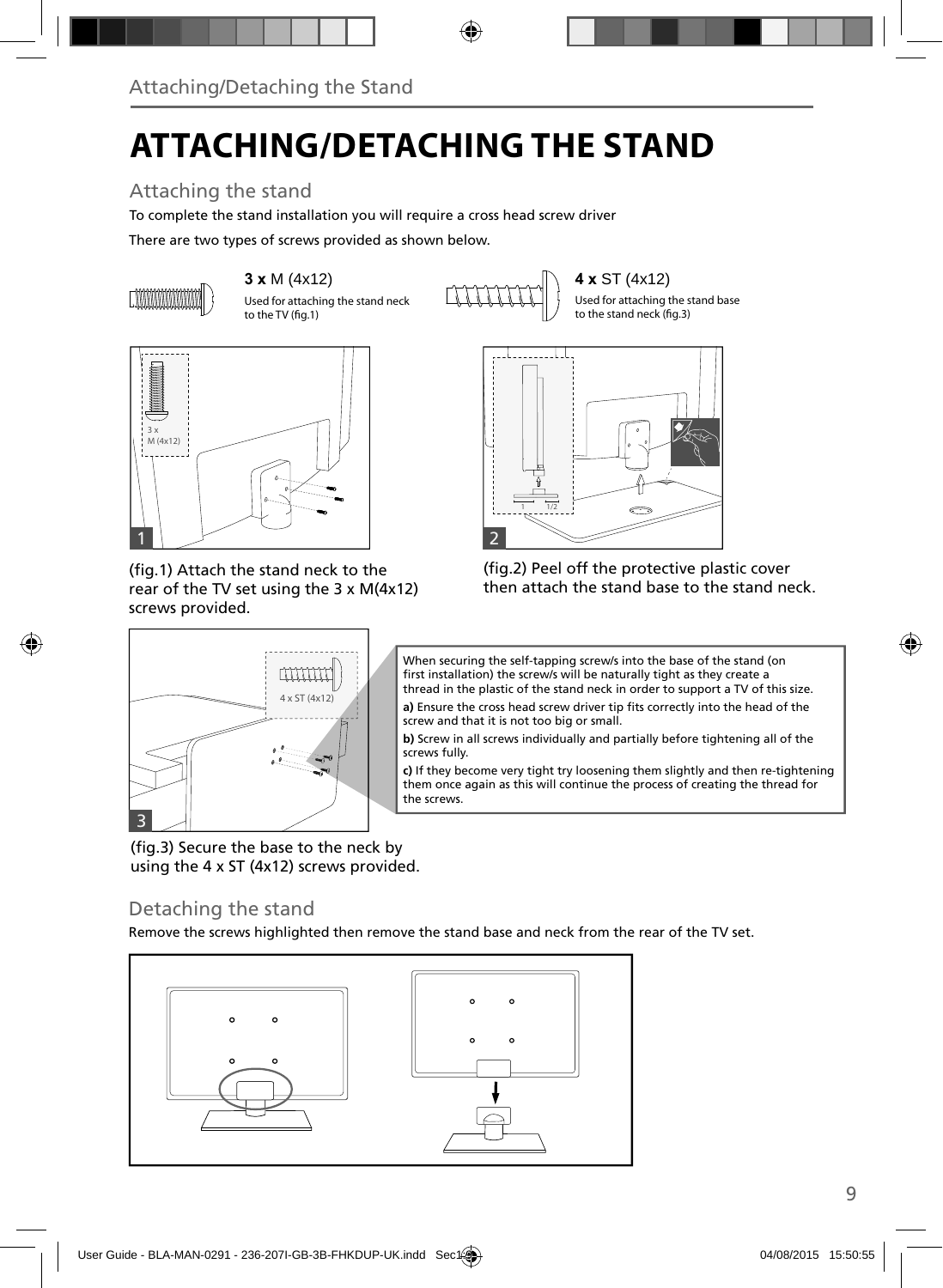## **SECURING THE TV TO A WALL**

### Securing the TV to a Wall

For maximum security in the home when using a TV with its stand anti-tip straps should be fitted. These are available from supermarket websites and other websites and are an easy, inexpensive and effective way of ensuring your TV stays safely upright. Straps are designed to be attached to the rear of the TV and then tethered to the wall or the furniture the TV is stood on.

#### Note - Please ensure that children do not climb on the TV set.

**A)** Using one or both of the top wall-mounting holes and screws (the screws are already supplied in the wall mounting holes) fasten one end of the fastening cord/s to the TV.



**B)** Secure the other end of the fastening cord/s to your wall. (you will need screws/fixings suitable for your wall type - available separately from most DIY stores).



The Royal Society for the Prevention of Accidents is urging people to take care with flat-screen televisions. RoSPA stated in 2010 that "Toddlers are particularly at risk of pulling flat-screen televisions on to themselves. They are unsteady on their feet and are attracted by colourful television images." The risk is increased as televisions become lighter.

### Wall Mounting

IMPORTANT - Before drilling any holes in the wall ensure you are not drilling where there could be any electrical wires, water or gas pipes.



1) Remove the four screws highlighted that are supplied in the wall mounting holes.

2) The wall mount can now be easily attached to the mounting holes on the rear of the TV.

For VESA wall mounting information please refer to the Technical Specification page.

For optimum viewing, if wall mounting the TV higher than eye level, the TV should be tilted downwards so that the TV's screen is 'face on'. See fig 1 and 2.



Important – If wall mounting this TV, only use the screws already provided in the wall mounting holes. Using other screws which are longer could cause irreparable damage to internal parts.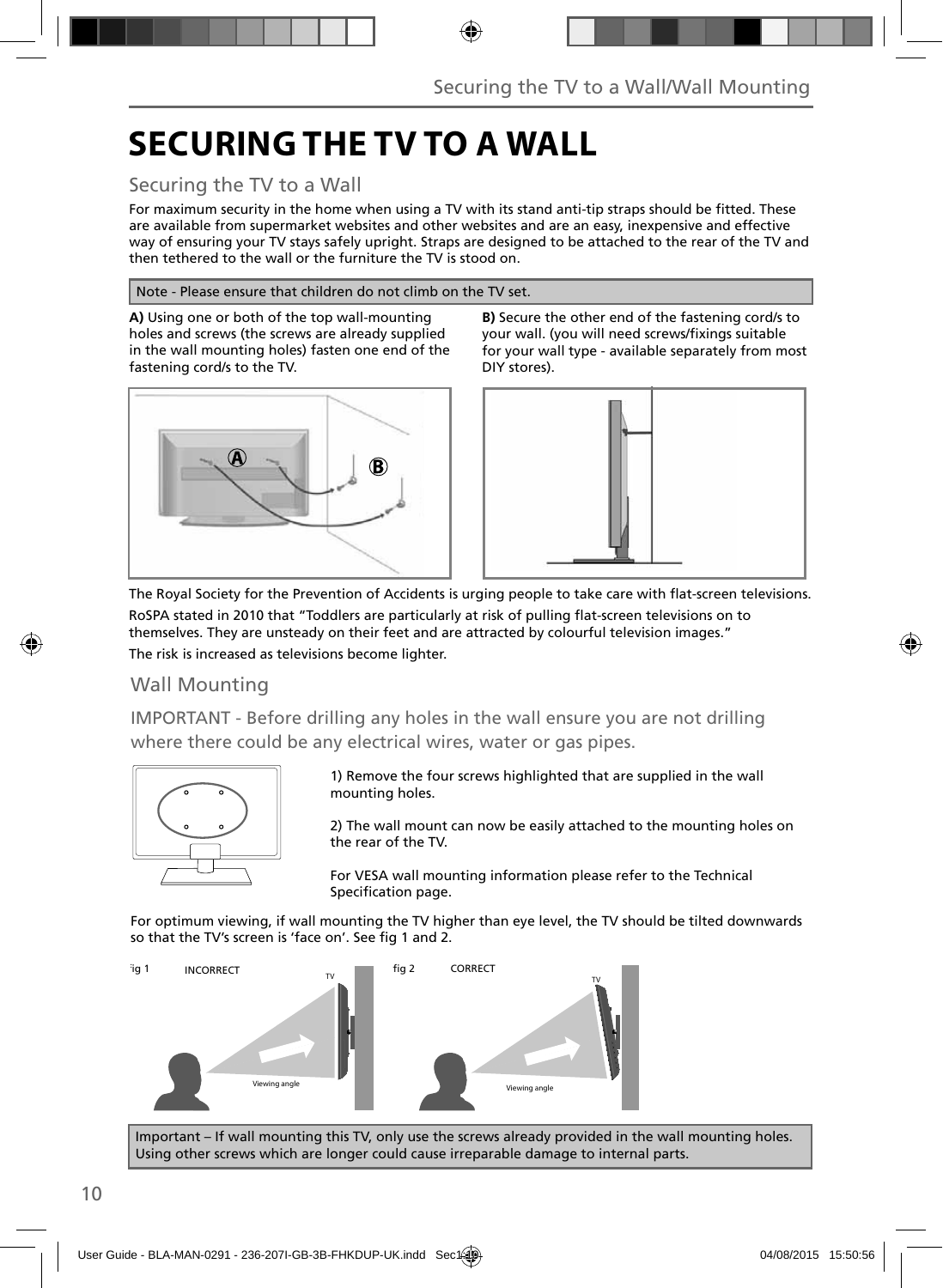## **REMOTE CONTROL**

|              | STANDBY - Switch on TV when in standby or vice versa<br>MUTE - Mute the sound or vice versa<br>DTV - Switch to Freeview source<br>RADIO - Switch to radio whilst in Freeview source<br>USB - Switch to USB source<br><b>O</b> DVD - Switch to DVD source                                                                                                                                                                                                                                                                                                                                                                                   |  |
|--------------|--------------------------------------------------------------------------------------------------------------------------------------------------------------------------------------------------------------------------------------------------------------------------------------------------------------------------------------------------------------------------------------------------------------------------------------------------------------------------------------------------------------------------------------------------------------------------------------------------------------------------------------------|--|
| $\mathbf{2}$ | NUMBER BUTTONS - 0 - 9 to select a TV channel directly.<br>TV GUIDE - Opens the 7 Day TV Guide (Freeview mode)<br>$\mathbb{C}$ - To return to the previous channel viewed                                                                                                                                                                                                                                                                                                                                                                                                                                                                  |  |
| 3            | VOL $(+/-)$ - To increase / decrease the sound level<br>P.MODE - Scrolls through picture mode options<br>S.MODE - Scrolls through sound mode options<br>FAV - To display favourites menu<br>CH (+/-) - To increase or decrease the channel being watched<br>MENU - To display OSD menu<br>EXIT - To exit all menus<br>(A/V/4/M/OK) - Allows you to navigate the on-screen menus<br>and adjust the system settings to your preference<br>SOURCE - To display the input/source menu<br>INFO - Press once for now/next channel information<br>Press twice for programme information about current<br>programme                                |  |
| $\ket{4}$    | ASPECT - To switch the screen between the different picture<br>formats<br>SLEEP - Press repeatedly to cycle through the sleep options<br>AUDIO - To change the audio language (if available)<br>SUBTITLE - To switch the dialogue at the bottom of the screen<br>(on/off)<br>TEXT - To enter/exit Text<br>TEXT HOLD - Teletext mode - Hold current page which is<br>displayed (Analogue TV)<br>DISPLAY - To switch off the screen when listening to radio<br>TEXT/DVD ZOOM - Zoom function for Teletext and DVD<br>DVD MENU/RECORD - Access the DVD root menu and USB<br>record function                                                   |  |
| ▭⊙▶          | - To restart the current chapter<br>- To advance forward to the next chapter<br>(m)<br><b>B</b> - To stop the playback/Eject Disc<br>(To EJECT the disc press/hold the ■▲ button for 4 seconds)<br>$\left( \mathbf{A} \right)$ - To play in fast rewind mode<br>- To play in fast forward mode<br>- To play/pause<br>DVD SETUP/REC LIST - Opens up DVD Menu or Opens the list<br>of what has been previously recorded<br>□ ⊙ > GOTO - To go to a specific chapter<br>A-B - Press once to set point, press a second time to return<br>to point<br>$\circledcirc$ ANGLE - Select different angle of DVD<br>□ ⊙ D REPEAT - To repeat playback |  |
|              | For Models with Integrated DVD players                                                                                                                                                                                                                                                                                                                                                                                                                                                                                                                                                                                                     |  |
|              | For Models with PVR Function                                                                                                                                                                                                                                                                                                                                                                                                                                                                                                                                                                                                               |  |

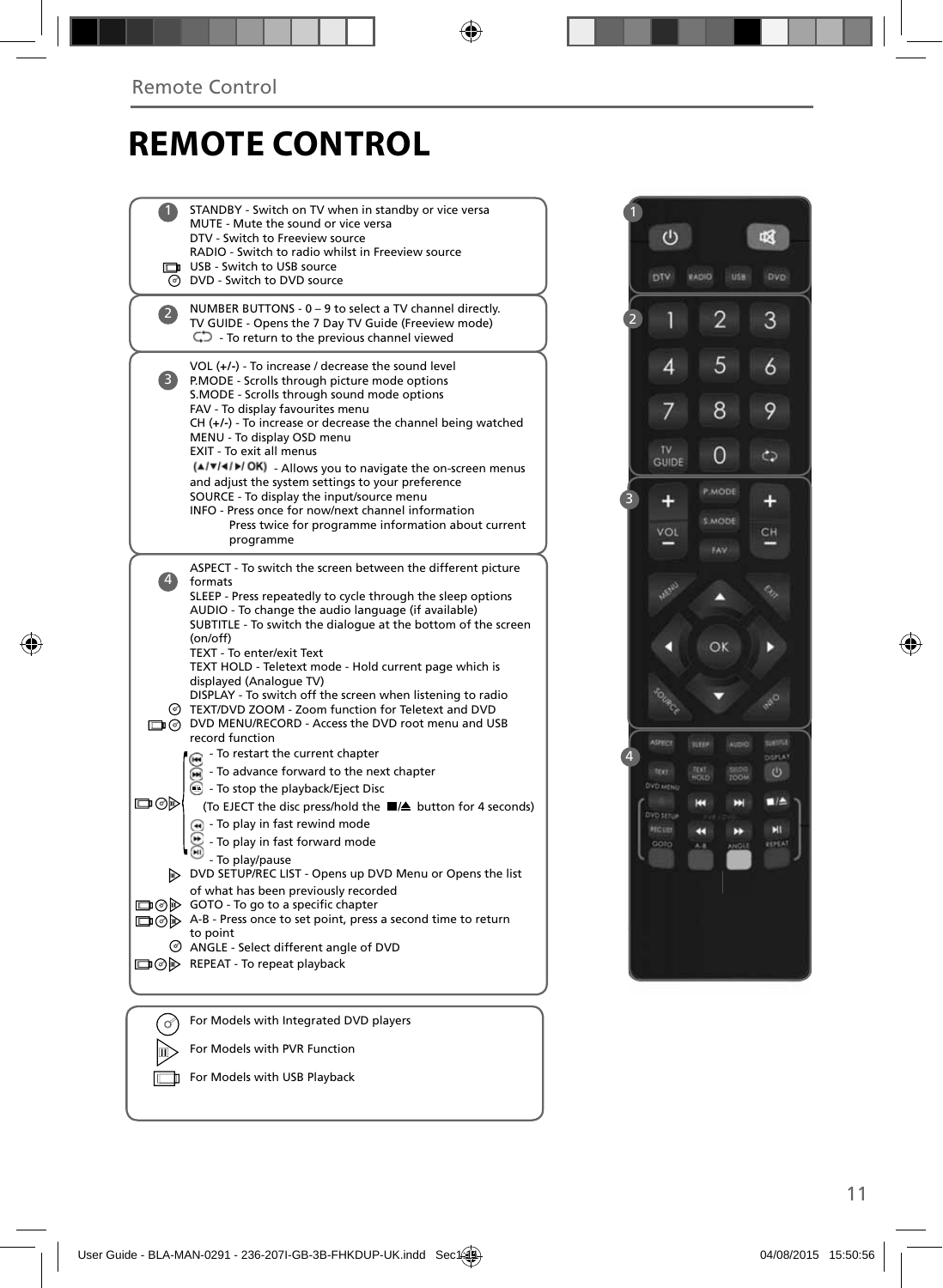# **TV BUTTONS AND INPUT SOURCE MENU**

**This information is for models without built in DVD players**



- 1 Volume up and menu right **1** 1
- 2 Volume down and menu left 2
- 3 Programme/Channel up and menu up **B**
- 4 Programme/Channel down and menu down | 4
- 5 Displays Menu/OSD **1996**
- Displays the input source menu 6 6
- 7 Standby Power On/Off **1996 1997**

#### **This information is for models with built in DVD players**



- **C** Programme/Channel down and menu down
- Displays Menu/OSD
- Displays the input source menu 8
- 9 Standby Power On/Off

### Choosing Mode Input/Source

To switch between the different input/ connections.

A) Using the buttons on the remote control:

1) Press [SOURCE] - The source menu will appear. 2) Press  $[V]$  or  $[\Lambda]$  to select the input you require. 3) Press [OK].

- B) Using the buttons on the Television:
- 1) Press [SOURCE].

2) Scroll up / down using CH+/ CH- buttons to the input/source you require. 3) Press Vol+ to change input/source to the one selected.

For further information on input/connections please view 'Connections' pages.



Example of Source menu depending on the TV model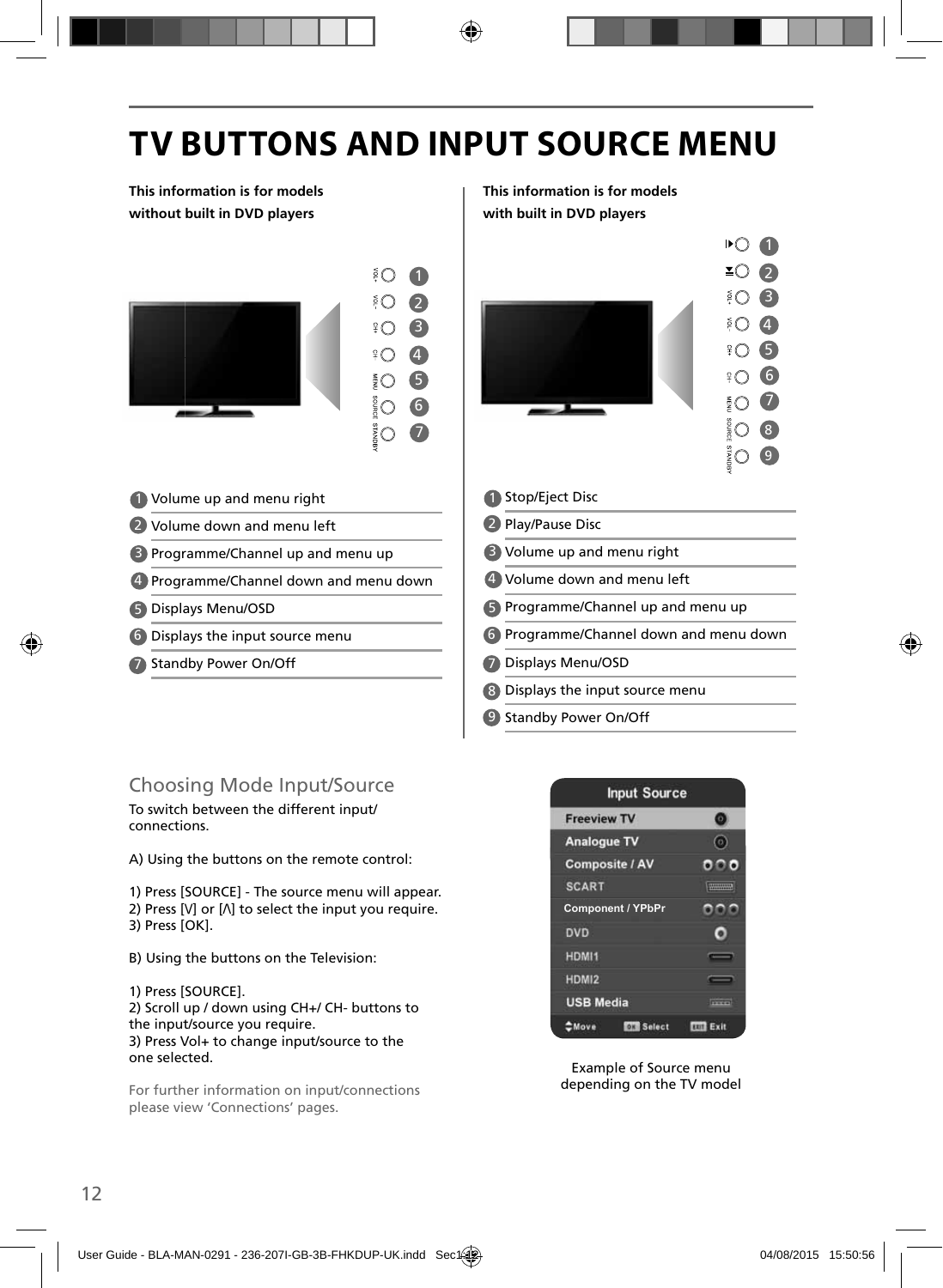## **CONNECTIONS**





|   | <b><i>EARPHONE</i></b> | Earphone socket                                                 |
|---|------------------------|-----------------------------------------------------------------|
| B | Video                  | Component / Video input                                         |
|   | L/R                    | R/L Audio shared for<br>Video/Composite and<br>component/ YPbPr |
|   | YPbPr                  | HD input (Ypbpr)                                                |
| н | HDMI <sub>1</sub>      | <b>HDMI</b> input                                               |
|   | HDMI 2 (ARC)           | <b>HDMI</b> input                                               |
| G | <b>SCART</b>           | <b>SCART</b> input                                              |
| A | <b>RFIN</b>            | RF / TV Aerial Input                                            |
|   | COAX Audio Out         | Digital Coax output                                             |
|   | USB                    | USB port                                                        |
|   | CI CARD IN             | Common Interface module                                         |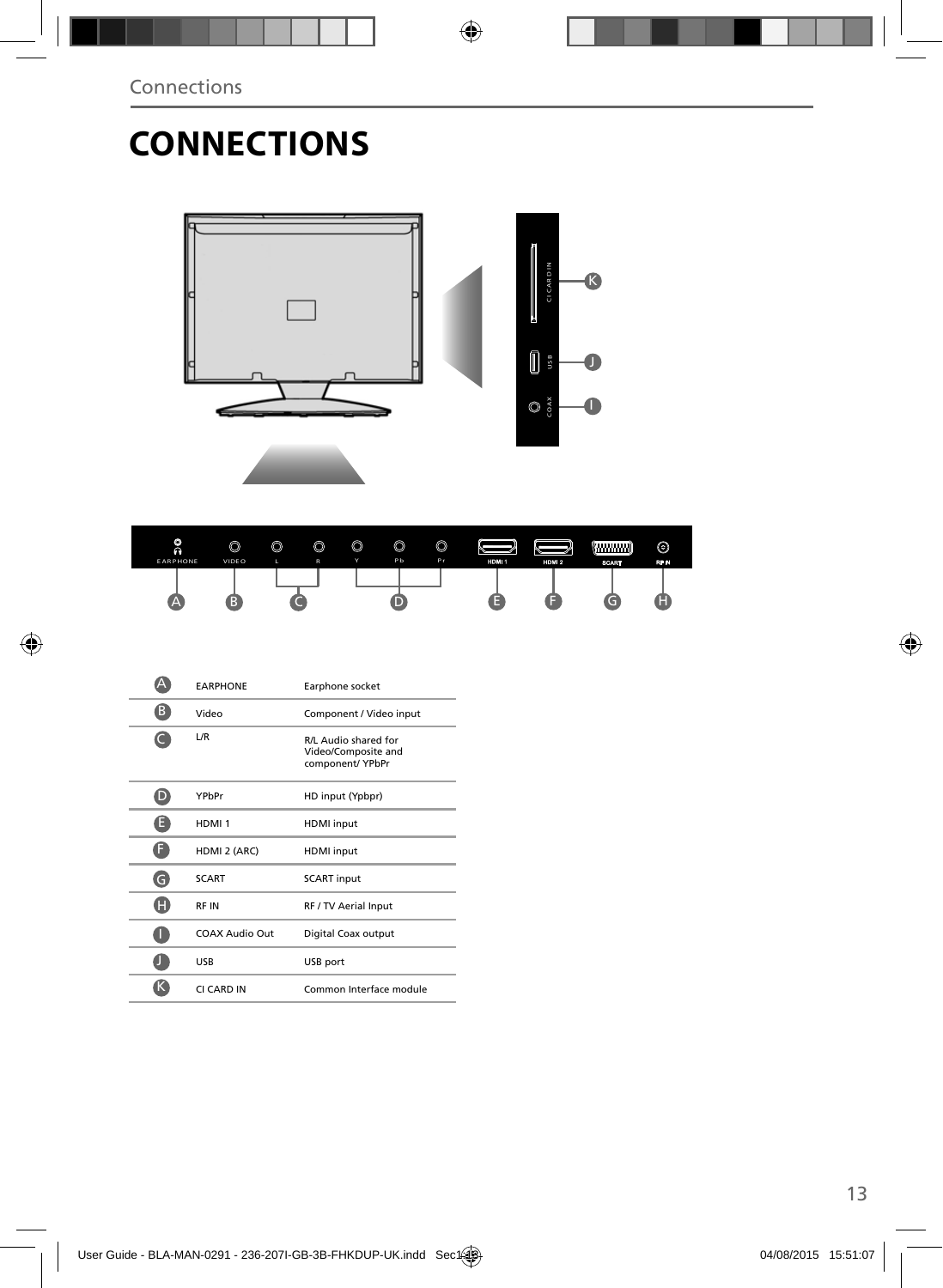# **CONNECTIONS**

Note: Connecting cables are shown for example only and may not be included. Please check 'What Is Included In The Box' page.

### Connecting to a device with Composite AV/Video output

TV Source should be set to Composite/AV



### Connecting to a device with SCART output

TV Source should be set to SCART



### Connecting to a device with HDMI output

A HDMI cable can output both video and audio and enables you to enjoy digital-quality video and audio with minimal loss of quality.

TV Source should be set to the corresponding HDMI port (HDMI 1, HDMI 2 etc)



Note: This model TV can not be used as a PC/laptop monitor via the HDMI input. The HDMI Input is provided to view digital content with compatible external devices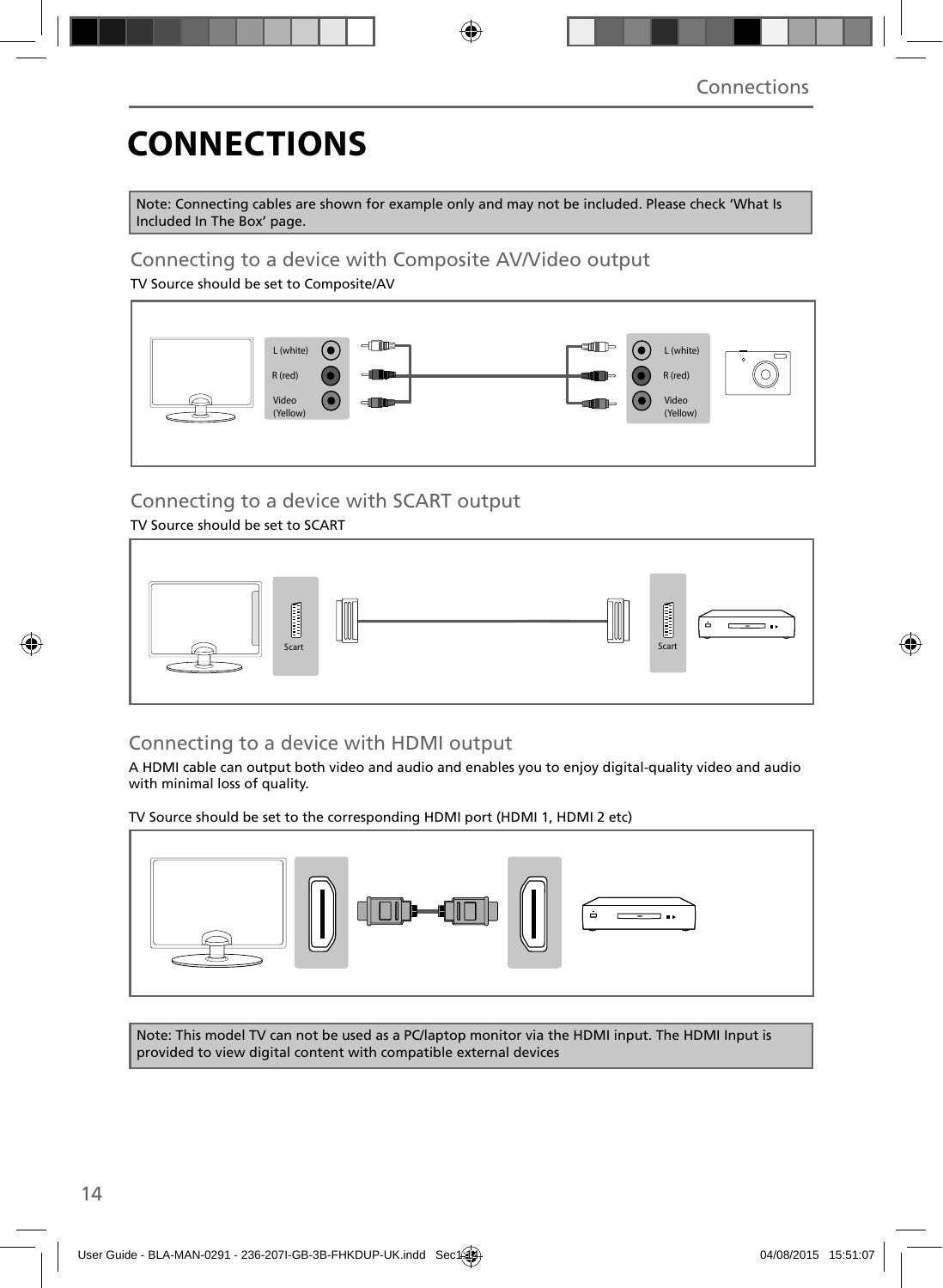# **CONNECTIONS**

### Connecting to a device with Component/YPbPr output

If you are supplied with a cable from the device which has RED, GREEN, BLUE, RED & WHITE connectors you must connect via Component (for picture) and by phono cable (for sound).

TV Source should be set to Component/YPbPr



Connecting to an external audio device (Amplifiers, Surround Sound, Sound Bars etc)

When connecting via the TV's 3.5mm Earphone output, this will disable the TV speakers.

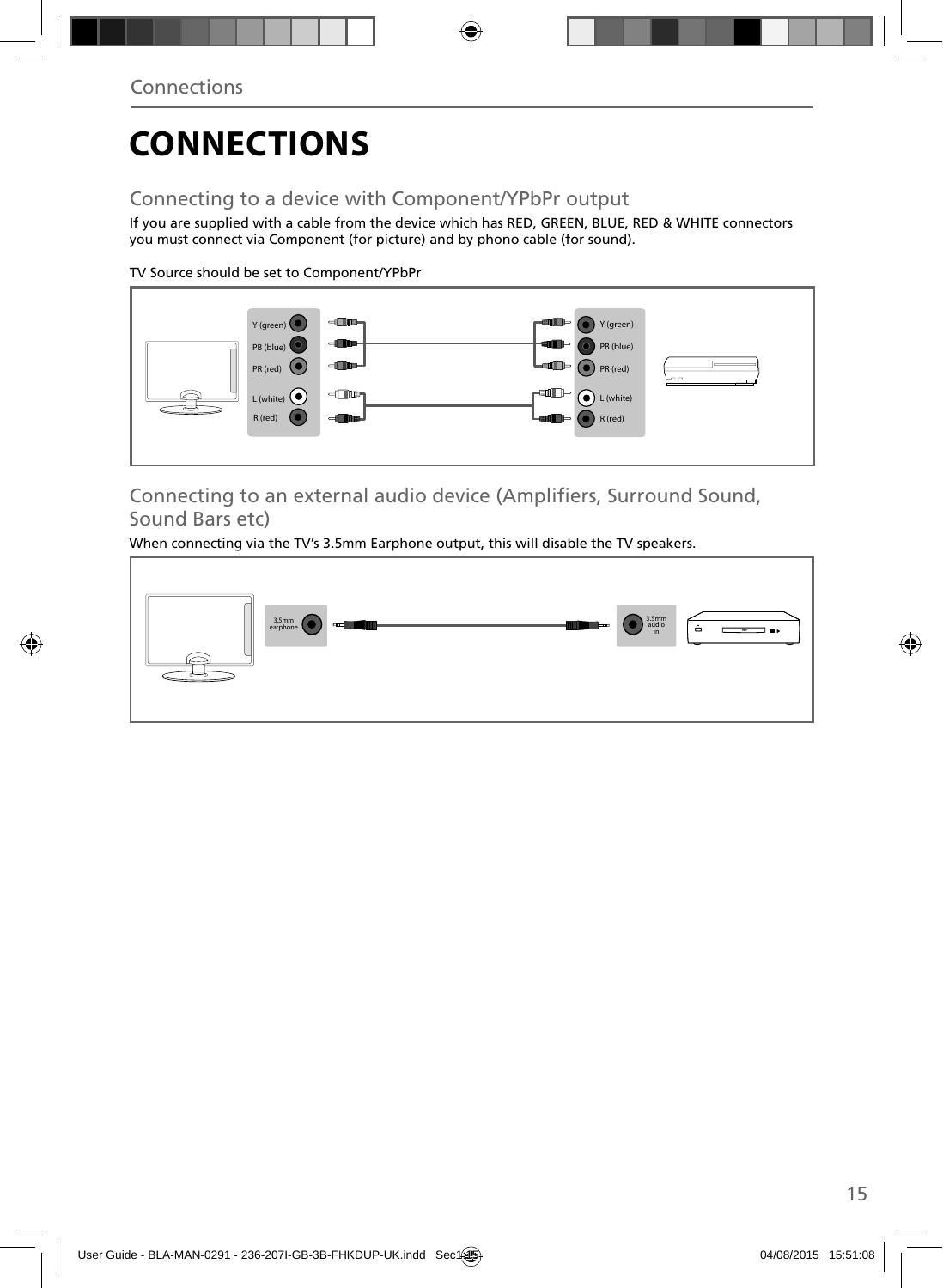## **CHANNEL MENU**





To access this menu, press [MENU] button on the remote control. To enter a menu press [OK]

If you wish to make changes to any of the default settings, use the scroll  $\Delta \nabla \blacktriangleright$   $\blacktriangleleft$  buttons. To confirm any settings press [OK] button. To exit this menu at anytime, press [EXIT] button.

Auto Tuning - Allows you to retune the television for all digital channels, digital radio stations and

#### analogue channels

Analogue Manual Tuning - Allows you to manually tune your analogue signal

Freeview Manual Tuning - Allows you to manually tune your digital signal\*

Channel Edit - Allows you to delete, move, skip and add favourite channels

| <b>Channel Edit</b>                           |            |
|-----------------------------------------------|------------|
| BBC <sub>1</sub><br>9                         | onv        |
| BBC <sub>2</sub><br>$\overline{2}$            | otv        |
| 3<br>ITVI                                     | otv        |
| Channel 4<br>4                                | otv        |
| 5<br>five                                     | otv        |
| BBC <sub>3</sub><br>6                         | <b>DIV</b> |
| $\overline{7}$<br>BBC4                        | onv        |
| ITV <sub>2</sub><br>8                         | onv        |
| SKY1<br>g                                     | onv        |
| <b>10 SKY2</b>                                | otv        |
| Delete<br><sup>#</sup> FreeTV<br>Move         | Skip       |
| <b>Exp</b> Fav<br>OK<br>Select<br><b>Menu</b> | Back       |

Schedule List - Lists your programme reminders

Signal Information - Allows you to view signal frequency, signal quality and signal strength CI Information - Pay per view services require a "smartcard" to be inserted into the TV. If you subscribe to a pay per view service the provider will issue you with a 'CAM' and a "smartcard". The CAM can then be inserted into the COMMON INTERFACE PORT (CI Card In)

Tip: If you do not press any buttons for 30 seconds, the menu will automatically exit. You can change the length of time before the menu exits automatically - see 'OSD Timer' in the Time Menu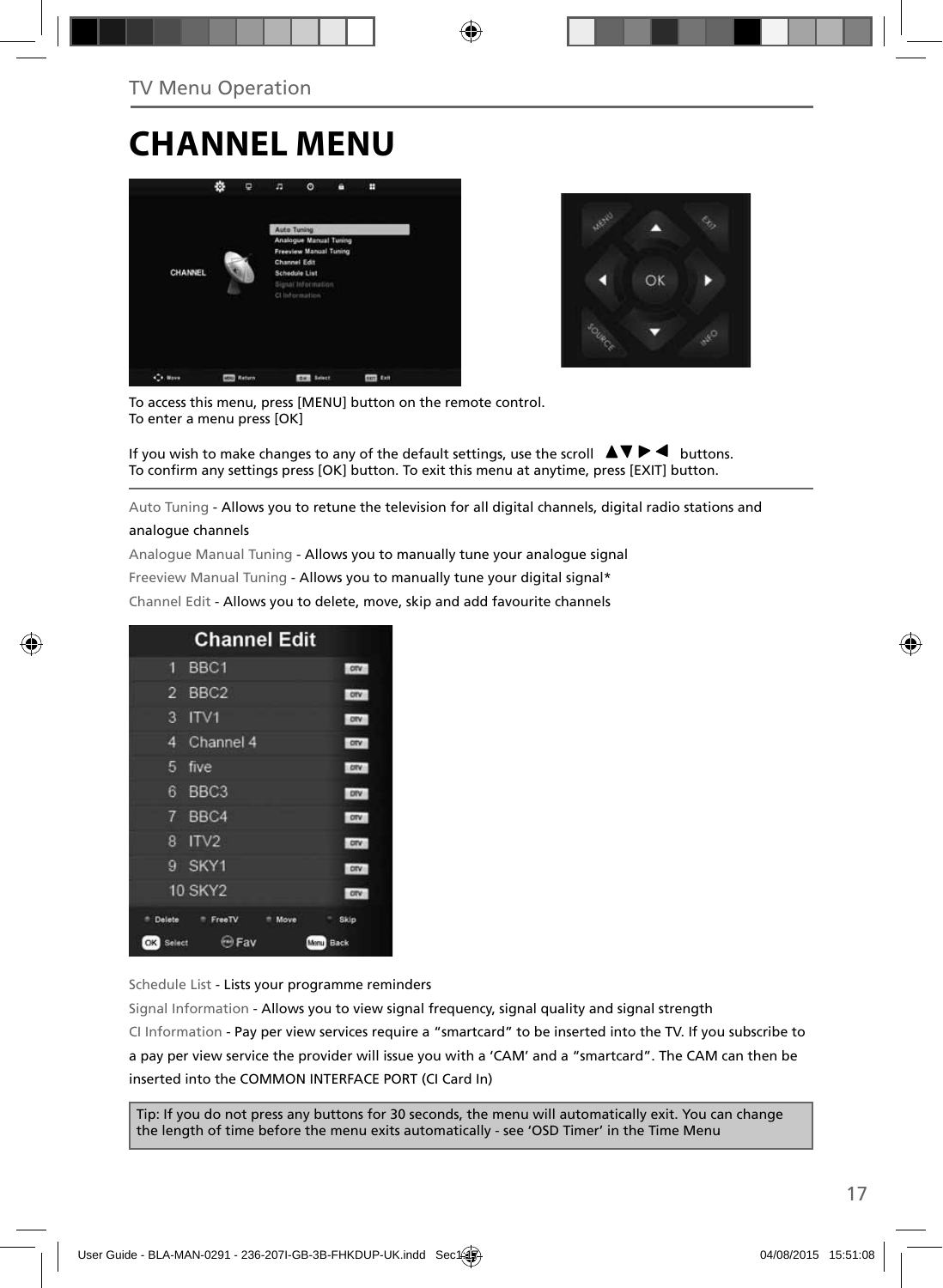## **PICTURE MENU**

|                | Ξ<br>۰        | n                 | $\circ$                | п | ÷             |
|----------------|---------------|-------------------|------------------------|---|---------------|
|                |               |                   | <b>Picture Mode</b>    |   | Economy       |
|                |               | Contrast          |                        |   | 60            |
|                |               | <b>Brightness</b> |                        |   | 50            |
|                |               | Colour            |                        |   | 60            |
| <b>PICTURE</b> |               | Tirit             |                        |   | 50            |
|                |               | <b>Sharpness</b>  |                        |   | 50            |
|                |               |                   | <b>Colour Temp</b>     |   | <b>Normal</b> |
|                |               |                   | <b>Noise Reduction</b> |   | Off           |
|                |               |                   | <b>Aspect Ratio</b>    |   | Auto          |
|                |               |                   |                        |   |               |
| C+ Move        | <b>Return</b> |                   | <b>FORM Select</b>     |   | tur tait      |



To access this menu, press [MENU] button on the remote control and scroll right. To enter a menu press [OK]

If you wish to make changes to any of the default settings, use the scroll  $\blacktriangle \blacktriangledown \blacktriangleright \blacktriangleleft$  buttons. To confirm any settings press [OK] button. To exit this menu at anytime, press [EXIT] button.

| TIGULE IVIOUE - CHOOSE TIONI LITE TONOWING DI ESELS. |                                                                                                                                                                                                                                                                                                       |  |
|------------------------------------------------------|-------------------------------------------------------------------------------------------------------------------------------------------------------------------------------------------------------------------------------------------------------------------------------------------------------|--|
| Dynamic                                              | Recommended settings for fast moving pictures                                                                                                                                                                                                                                                         |  |
| Standard                                             | Standard settings                                                                                                                                                                                                                                                                                     |  |
| Mild                                                 | Set to be lighter in colour and less bright                                                                                                                                                                                                                                                           |  |
| Personal                                             | Lets you manually alter all the settings                                                                                                                                                                                                                                                              |  |
| Economy                                              | Power saving mode which reduces the energy used by up to<br>25% (by reducing the power to the LED/LCD panel).<br>In Economy mode, the TV will switch itself to Standby mode<br>after 3-5 hours in the event that the TV buttons or remote<br>control buttons are not pressed (change the picture mode |  |
|                                                      | to another setting to de-activate this function)                                                                                                                                                                                                                                                      |  |

**Picture Mode** - Choose from the following presets:

You can make the following adjustments in **Personal** mode:

Contrast - Switch the balance between black and white.

Brightness - Increase or decrease the brightness of the picture.

Colour - Increases the colour from black and white.

Tint - Lets you increase or decrease the level of tint within the picture

(only available in VGA/PC source mode).

Sharpness - Increase or decrease the sharpness of the picture.

#### **Colour Temperature** Choose from the following presets:

| Normal | Default settings                  |
|--------|-----------------------------------|
| Warm   | Increases red within the picture  |
| Cold   | Increases blue within the picture |

**Noise Reduction** - Choose from the following presets:

| Turns noise reduction off  |
|----------------------------|
| Minor system adjustment    |
| Medium system adjustments  |
| Maximum system adjustments |
|                            |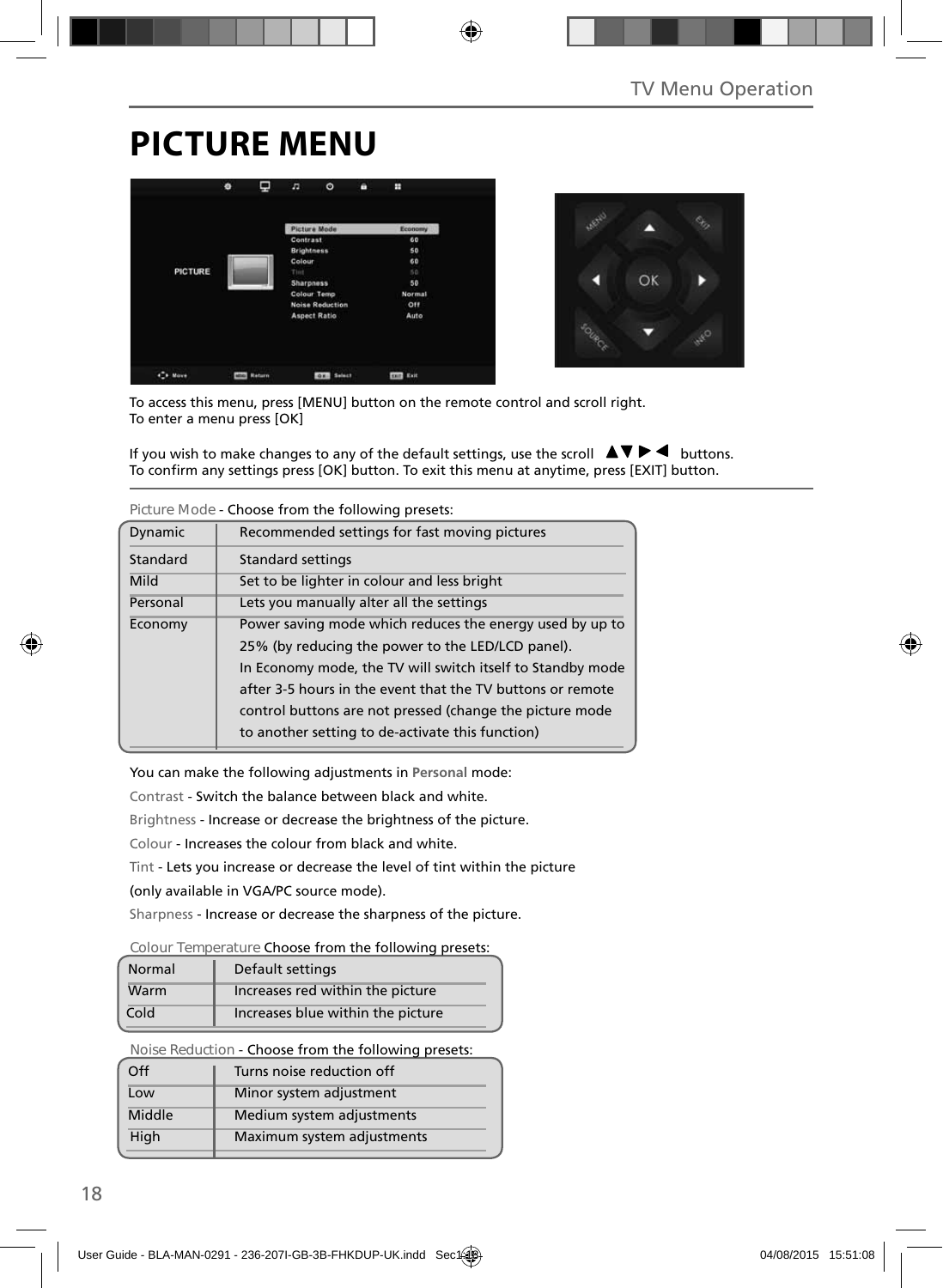# **PICTURE MENU**





To access this menu, press [MENU] button on the remote control and scroll right. To enter a menu press [OK]

If you wish to make changes to any of the default settings, use the scroll  $\blacktriangle \blacktriangledown \blacktriangleright \blacktriangleleft$  buttons. To confirm any settings press [OK] button. To exit this menu at anytime, press [EXIT] button.

Aspect Ratio - Within the UK the picture format varies depending on the channel/broadcast. There are a

number of different options to best meet your needs



Fills the screen with a regular 16:9 signal and 4:3 picture format will be stretched to fill the screen

Displays the 14:9 picture in the correct proportion. As a result side bars are shown on the screen

The picture is the correct proportion but zoomed in to fill the screen

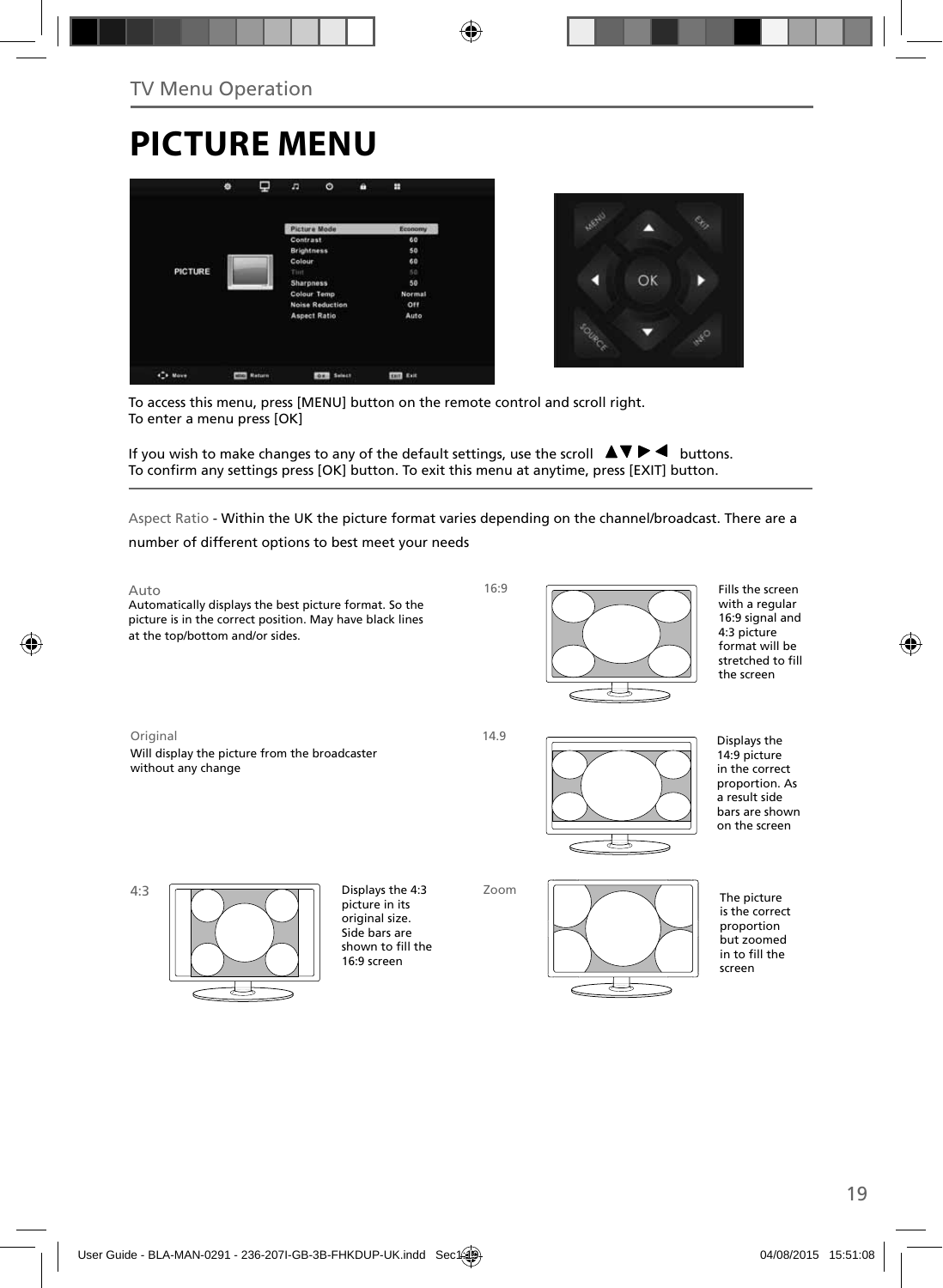## **SOUND MENU**





To access this menu, press [MENU] button on the remote control and scroll right. To enter a menu press [OK]

If you wish to make changes to any of the default settings, use the scroll  $\blacktriangle \blacktriangledown \blacktriangleright \blacktriangleleft$  buttons. To confirm any settings press [OK] button. To exit this menu at anytime, press [EXIT] button.

| Standard     | Default settings                        |
|--------------|-----------------------------------------|
| <b>Music</b> | Emphasises music over voices            |
| Movie        | Provides live and full sound for movies |
| Sports       | Emphasises sound for sports             |
| Personal     | Selects your personal sound settings    |

 **Tip:** Treble and bass levels can only be adjusted when the sound mode 'Personal' is selected.

Treble - To adjust the amount of high frequency within the sound

Bass - To adjust the amount of low frequency within the sound

Balance - To switch the sound between the left and right speakers

Auto Volume Level (AVL) - When 'on' is selected, the volume will attempt to stay at a constant level

regardless of TV programme and advertisements

Digital Output - This is the digital COAX Audio output. Choose from the following options:

| Off        | To turn off Digital Output                                                            |
|------------|---------------------------------------------------------------------------------------|
| Auto       | Selects the best settings automatically                                               |
| <b>PCM</b> | Select this option if you are connecting to a Stereo Hi-fi via coax cable (Pulse-code |
|            | modulation (PCM) is a digital representation of an analogue signal)                   |

Audio Description - This allows the user to increase and decrease the AD (Audio Description) volume level. (Audio Description is a service available on certain programmes. It provides a description of what is

happening during the selected programme for a person who is visually impaired)

Audio Delay - Enables the user to adjust setting to sync picture and audio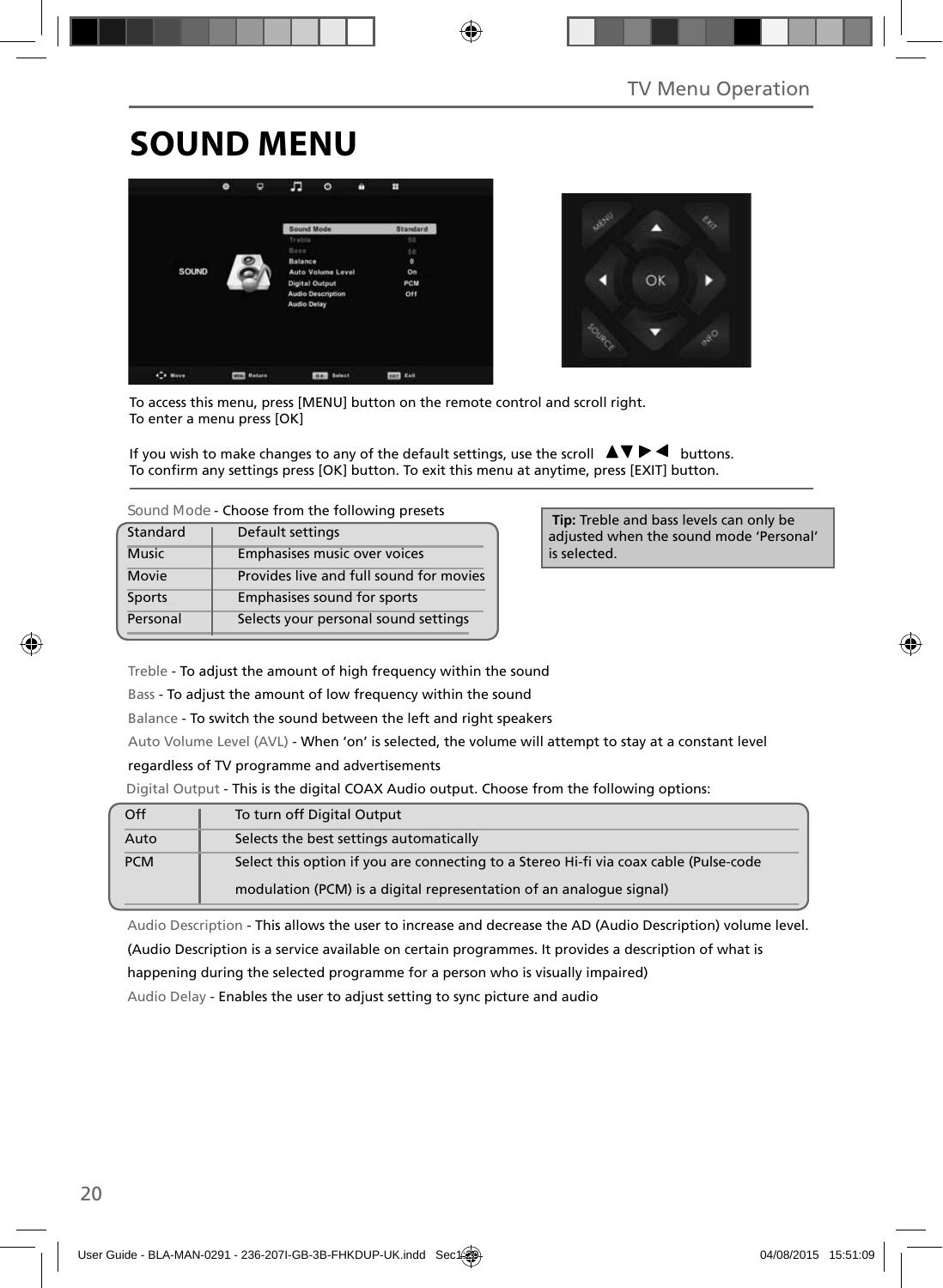## **TIME MENU**





To access this menu, press [MENU] button on the remote control and scroll right. To enter a menu press [OK]

If you wish to make changes to any of the default settings, use the scroll  $\blacktriangle \blacktriangledown \blacktriangleright \blacktriangleleft$  buttons. To confirm any settings press [OK] button. To exit this menu at anytime, press [EXIT] button.

Clock - Shows the date and time

Off Time - Allows you to set a specific time for your TV to turn off

On Time - Allows you to set a specific time for your TV to turn on, the channel it will then display, the

source it will be on and also the volume. This function can then be toggled to repeat every day or a

certain day (the TV must be in standby mode for this to be effective)

Time Zone - Change your current time zone

Sleep Timer - Lets you set the sleep timer so the television automatically switches off after a set amount of

time. Off -> 10min -> 20min -> 30min -> 60min -> 90min -> 120min -> 180min -> 240min

Auto standby - Set Auto standby between 3 hours, 4 hours and 5 hours ( to turn off this function you must exit Home Mode in the Picture Menu)

OSD Timer - Lets you adjust the amount of time the On Screen Menu stays on the screen before disappearing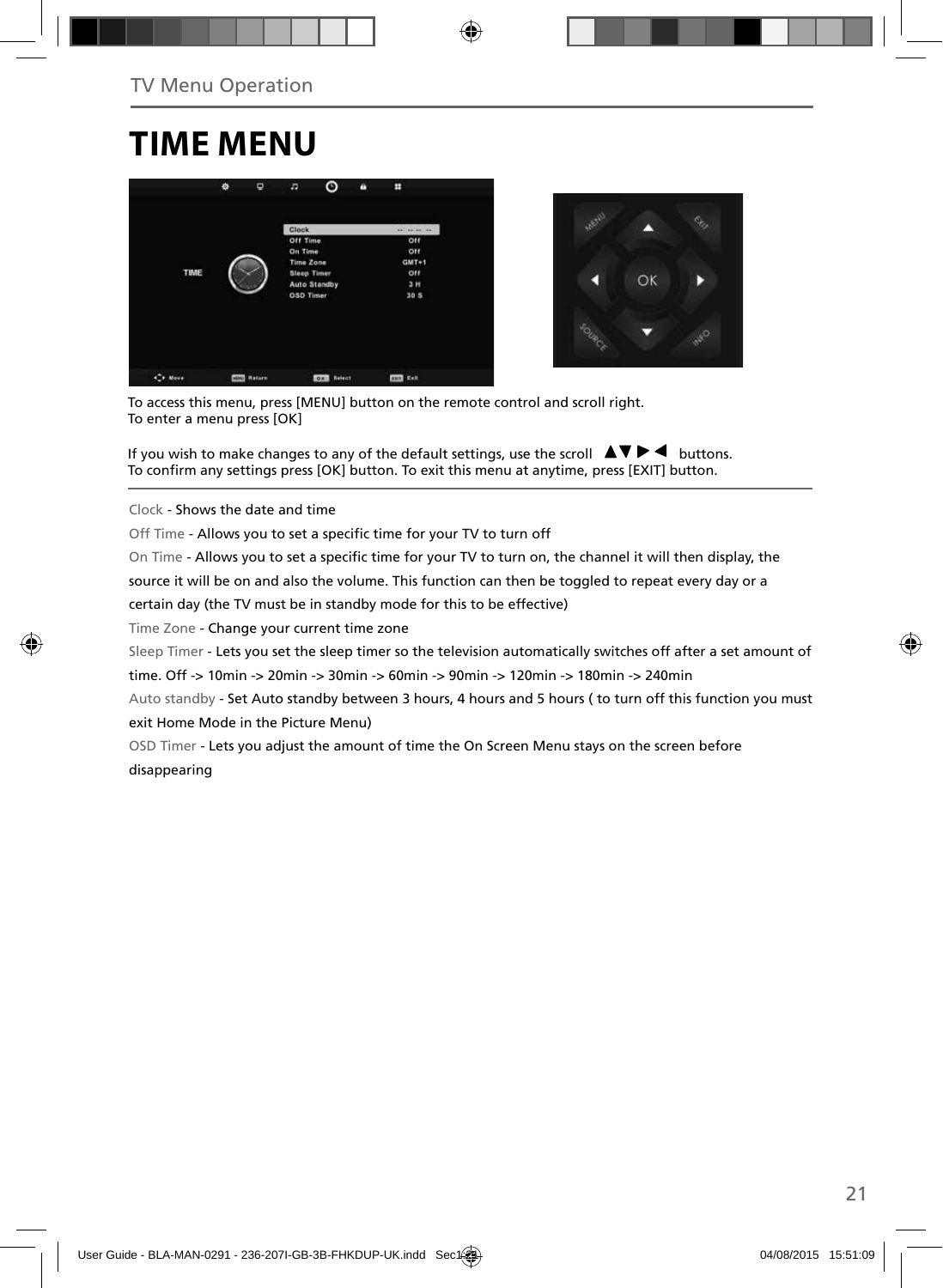## **SYSTEM/HOTEL LOCK MENU**





To access this menu, press [MENU] button on the remote control and scroll right. To enter a menu press [OK]

If you wish to make changes to any of the default settings, use the scroll  $\blacktriangle \blacktriangledown \blacktriangleright \blacktriangleleft$  buttons. To confirm any settings press [OK] button. To exit this menu at anytime, press [EXIT] button.

System/Hotel Lock - Allows you to lock or unlock the menu. You will be asked to enter a 4 digit password

Use the **◄** button to quit the password input or use the **►** button to clear. Default password is 0000.

TV Button Lock - Allows you to lock the buttons on the side of the TV set

Parental Guidance - Allows you to set the rating to block certain content based on age information

Default Source - Allows the user to set the default source. The default source is the source the TV starts on when first switched on

Default Channel - Allows the user to set a channel as the default channel on the Digital source. The

default channel is the channel the TV starts on when first switched on

Source Lock - Allows you to lock the source menu

Channel Lock - Allows you to lock certain channels manually

Max Volume - Allows you to adjust and set the maximum volume

Change Password - Allows you to change the password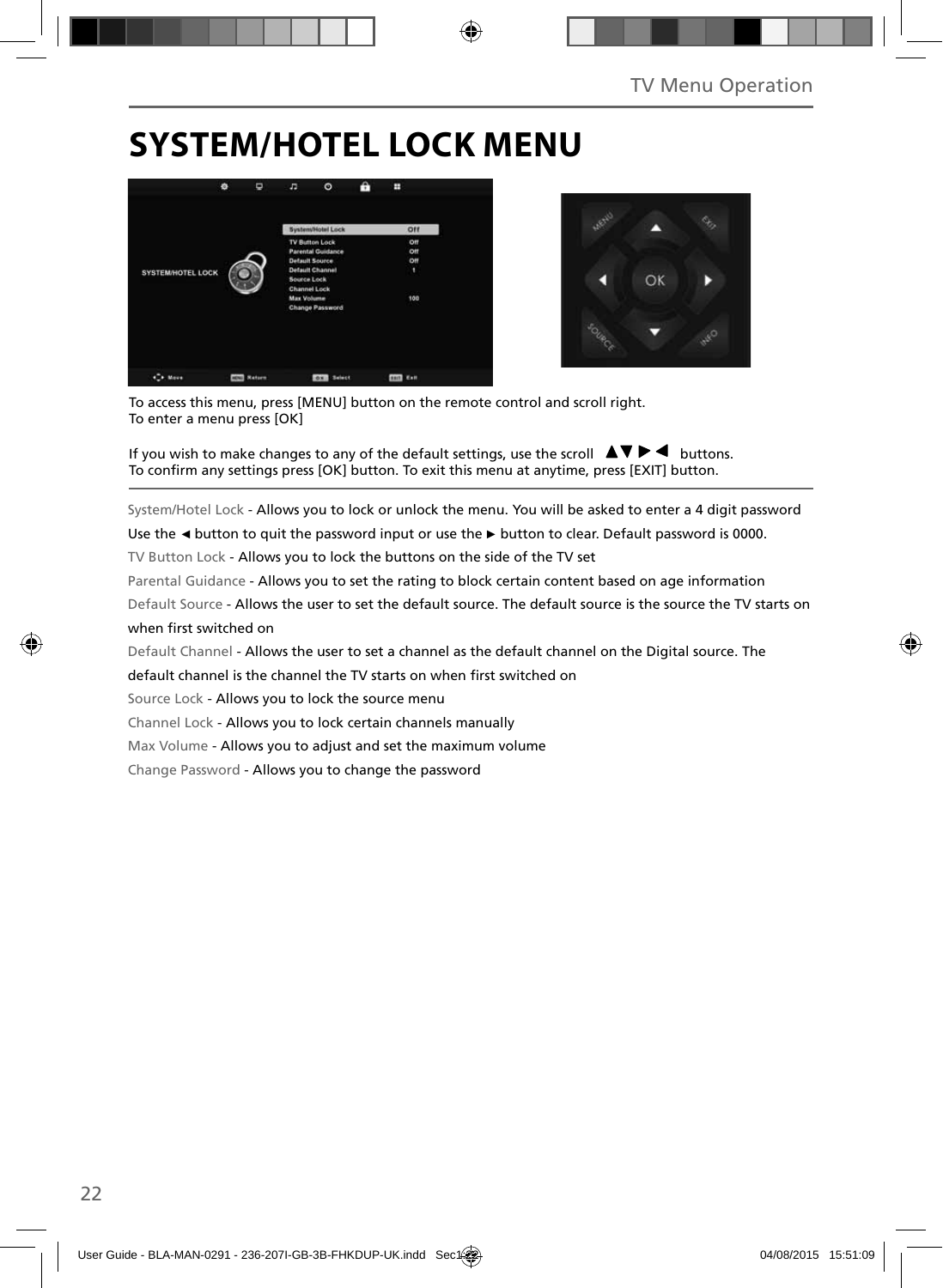## **SETUP MENU**





To access this menu, press [MENU] button on the remote control and scroll right. To enter a menu press [OK]

If you wish to make changes to any of the default settings, use the scroll  $\blacktriangle \blacktriangledown \blacktriangleright \blacktriangleleft$  buttons. To confirm any settings press [OK] button. To exit this menu at anytime, press [EXIT] button.

Language - Allows you to change the language of the menu

Audio Language - Shows the current audio language

Subtitle Language - Shows the current subtitle language

Hearing Impaired - This allows the user to turn on the Hearing Impaired function, this produces subtitles

on the screen which provide a description of what is happening during the selected program.

PVR File System - Allows you to view the format and performance of a USB key

Blue Screen - Changes the background when there is no input between clear and a blue background (Only available on some sources)

First Time Installation - Allows you to access the First Time Installation menu and retune the TV set Reset TV - This resets the menus to factory settings and clears all the TV channels from the television. Software Update (USB) - From time to time we may release new firmware to improve the operation of the television (available to download). This menu lets you install the new software/firmware onto the television. Further details of how to do this will be issued with the firmware. Contact the helpline or refer to the 'product support' section of the website

HDMI CEC (Consumer Electronic Control) - Allows HDMI devices to control each other and allows the user to operate multiple devices with one remote control. (only available with compatible devices) LED Status - Allows the user to switch the LED Power indicator light ON or OFF, when the TV is being operated. (When this option is set to OFF the LED Power indicator light will flash when the remote control is used)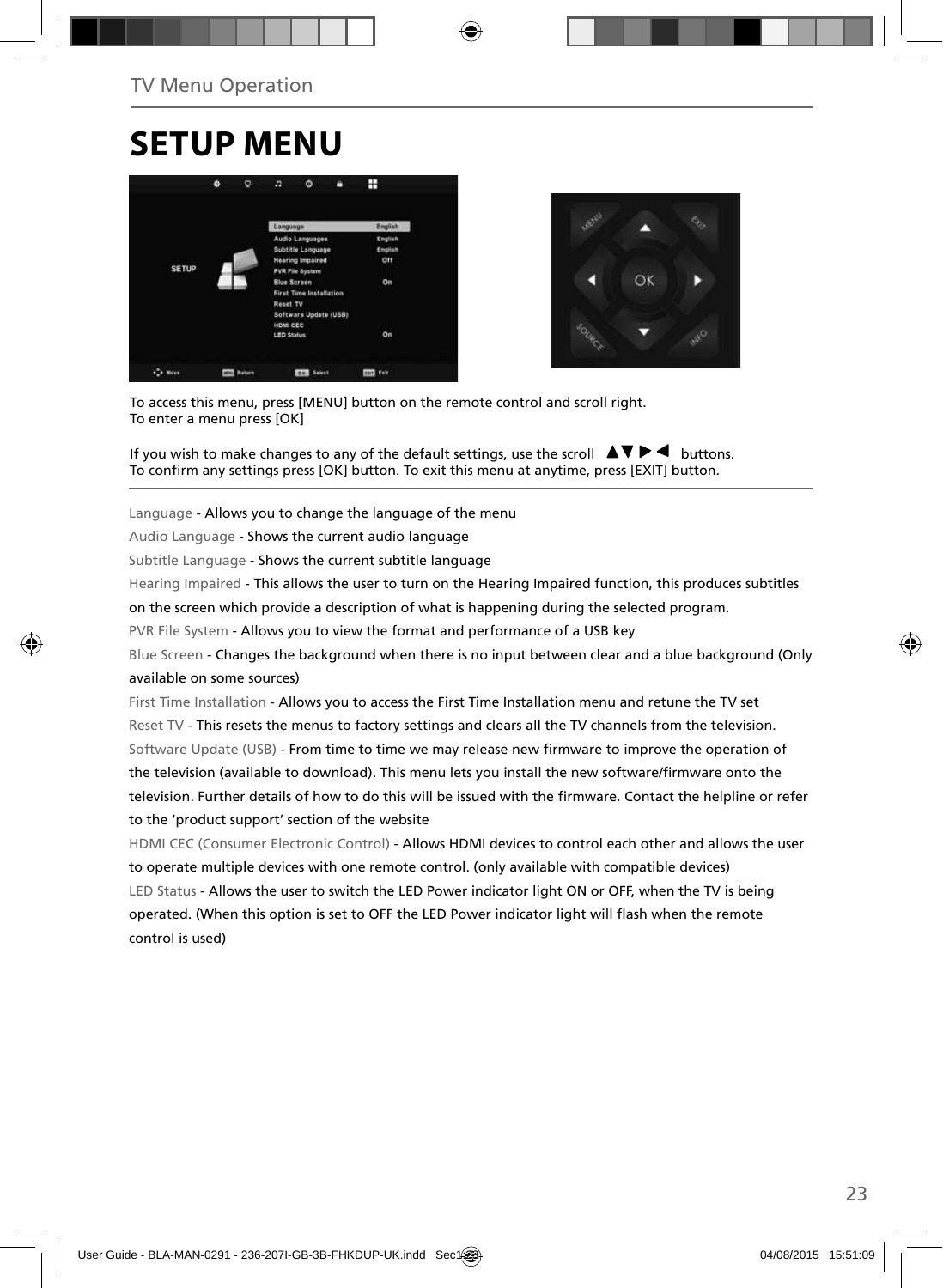## **DVD SETUP**

**(Applies to models with built in DVD player)**





To enter this menu please ensure the TV is in DVD source & press [DVD SETUP]

If you wish to make changes to any of the default settings, use the scroll  $\Delta \nabla \blacktriangleright$   $\blacktriangleleft$  buttons. To confirm any settings press [OK] button. To exit this menu at anytime, press [DVD SETUP] button.

**TV Display** - Choose from the following options

| 4:3 Pan scan   | PS Traditional picture format, often used on old film        |  |  |  |
|----------------|--------------------------------------------------------------|--|--|--|
| 4:3 Letter box | LB Traditional picture which has been adapted for widescreen |  |  |  |
| Wide           | 16:9 Widescreen picture format                               |  |  |  |

**Speaker Setup** - Choose from the following options

| LT/RT  | Converts from multi-channel sound to mono   |  |
|--------|---------------------------------------------|--|
| Stereo | Converts from multi-channel sound to stereo |  |

**Dual Mono** - Choose from the following options

| Stereo   | Outputs 2 channels of sound both left and right                  |  |  |
|----------|------------------------------------------------------------------|--|--|
| Mono L   | Outputs left side sound                                          |  |  |
| Mono R   | Outputs right side sound                                         |  |  |
| Mix Mono | Outputs a single channel of sound but mix between right and left |  |  |

**Dynamic Range** - This is the difference between the quietest and loudest sounds. This setting works only with DVD discs recorded in Dolby digital.

| Full | Set this to listen with the range recorded on the disc                              |
|------|-------------------------------------------------------------------------------------|
| 3/4  | Set this to listen with a range equivalent to a normal television                   |
| 1/2  | Set this to listen with a smaller difference between the maximum and minimum volume |
| 1/4  | Set this to listen with a smaller difference between the maximum and minimum volume |
| Off  | Set dynamic range to off                                                            |

**TV Type** - Choose from the following options

| PAL         | For discs from UK/Europe, Asia, Australia etc |
|-------------|-----------------------------------------------|
| Multi       | For both NTSC and PAL                         |
| <b>NTSC</b> | For discs from North America, Japan etc       |

**Default** - Choose from the following options

| Reset | Resets all options in the 'DVD setup' menu back to the default settings |
|-------|-------------------------------------------------------------------------|
|-------|-------------------------------------------------------------------------|

Tip: This TV/DVD player is pre-set to play Region 2 DVDs. In the event you wish to use the TV/DVD in another country that uses different region discs, please visit www.umc-uk.co.uk. Select 'Product Support', 'Changing Region'.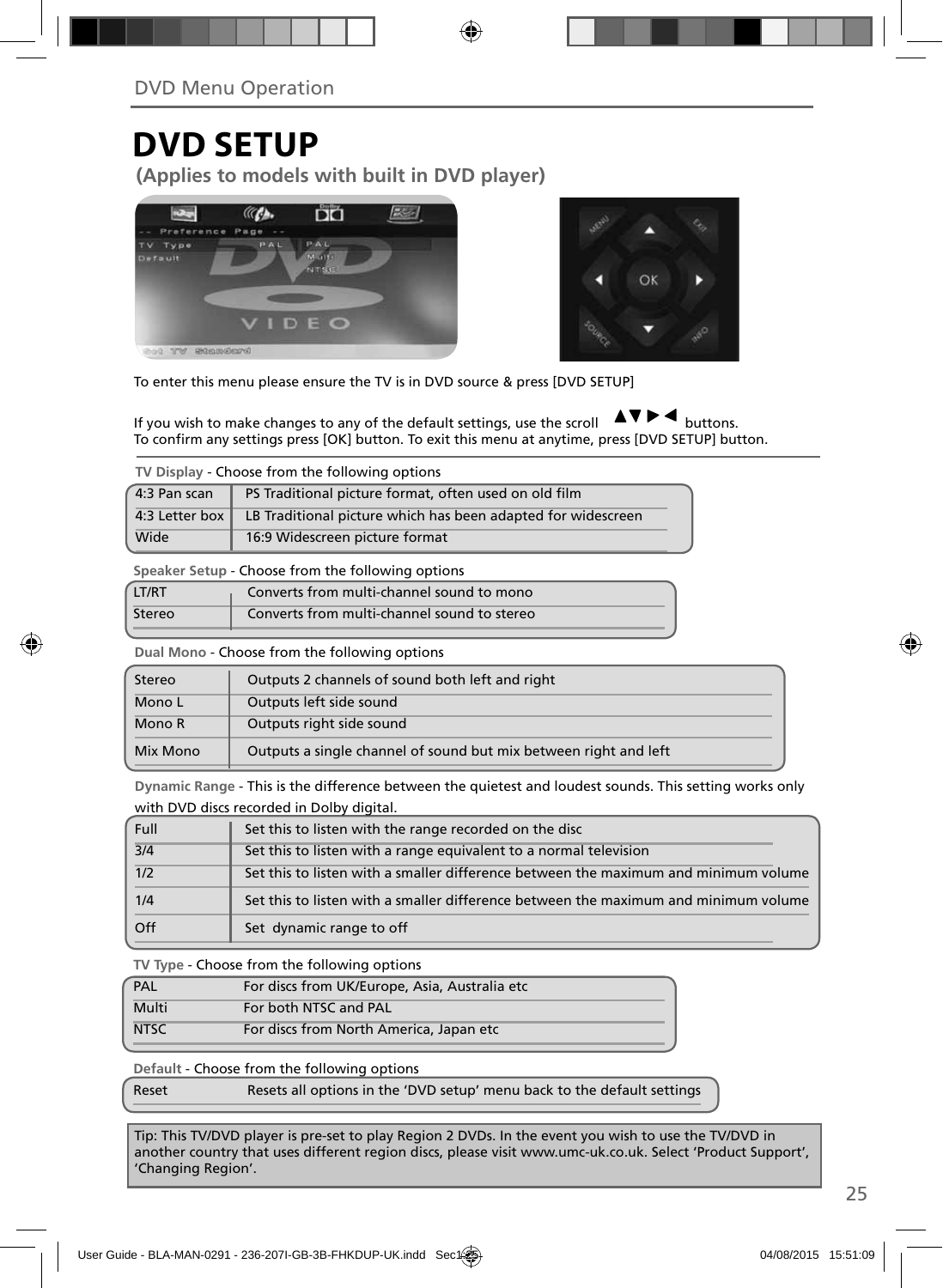# **7 DAY TV GUIDE**

TV Guide is available in Freeview TV mode. It provides information about forthcoming programmes (where supported by the Freeview channel). You can view the start and end time of all programmes and on all channels for the next 7 days and set reminders.

1) Press [TV GUIDE]. The following 7 Day TV Guide will appear..

| 7 Day TV GUIDE                                                                                                                                                                                                                                                                                                                      |             |                                                        |  |  |
|-------------------------------------------------------------------------------------------------------------------------------------------------------------------------------------------------------------------------------------------------------------------------------------------------------------------------------------|-------------|--------------------------------------------------------|--|--|
| 10 Years Younger: The Challenge<br>Season 2<br>Support worker Janice Cassidy's lifestyle of long working hours and a penchant for tanning<br>has taken its toll, while the stress of bringing up two daughters and heavy smoking has<br>affected interior designer Shere Morady. Surgeon Jan Stanek and the team set out to provide |             |                                                        |  |  |
|                                                                                                                                                                                                                                                                                                                                     |             | 04 Aug 2010 10:42                                      |  |  |
| BBC <sub>1</sub>                                                                                                                                                                                                                                                                                                                    | 05:00-06:00 | 10 Years Younger: The Challenge                        |  |  |
| BBC <sub>2</sub>                                                                                                                                                                                                                                                                                                                    | 06:00-06:30 | The Simpsons                                           |  |  |
| ITV <sub>1</sub>                                                                                                                                                                                                                                                                                                                    | 06:30-07:00 | <b>Hollyoaks</b>                                       |  |  |
| Channel 4                                                                                                                                                                                                                                                                                                                           | 07:00-08:00 | Channel 4 News                                         |  |  |
| five                                                                                                                                                                                                                                                                                                                                | 08:00-09:00 | How to Look Good Naked                                 |  |  |
| BBC3                                                                                                                                                                                                                                                                                                                                | 09:00-10:00 | Newlyweds: The One Year Itch                           |  |  |
| BBC4                                                                                                                                                                                                                                                                                                                                | 10:00-11:15 | <b>Big Brother</b>                                     |  |  |
| ITV <sub>2</sub>                                                                                                                                                                                                                                                                                                                    | 11:15-11:45 | The Big Bang Theory                                    |  |  |
| Record                                                                                                                                                                                                                                                                                                                              | Remind      | Prev Day<br>Next Day<br>Display<br>Exit<br><b>EXIT</b> |  |  |

2) Navigate through the menu using  $\blacktriangle \blacktriangledown \blacktriangleright \blacktriangleleft$ 

You can now: Record a programme by pressing RED (USB device must be connected) Set a reminder by pressing GREEN View a previous day by pressing YELLOW View the next day by pressing BLUE

3) Press [EXIT] to exit the 7 day TV Guide.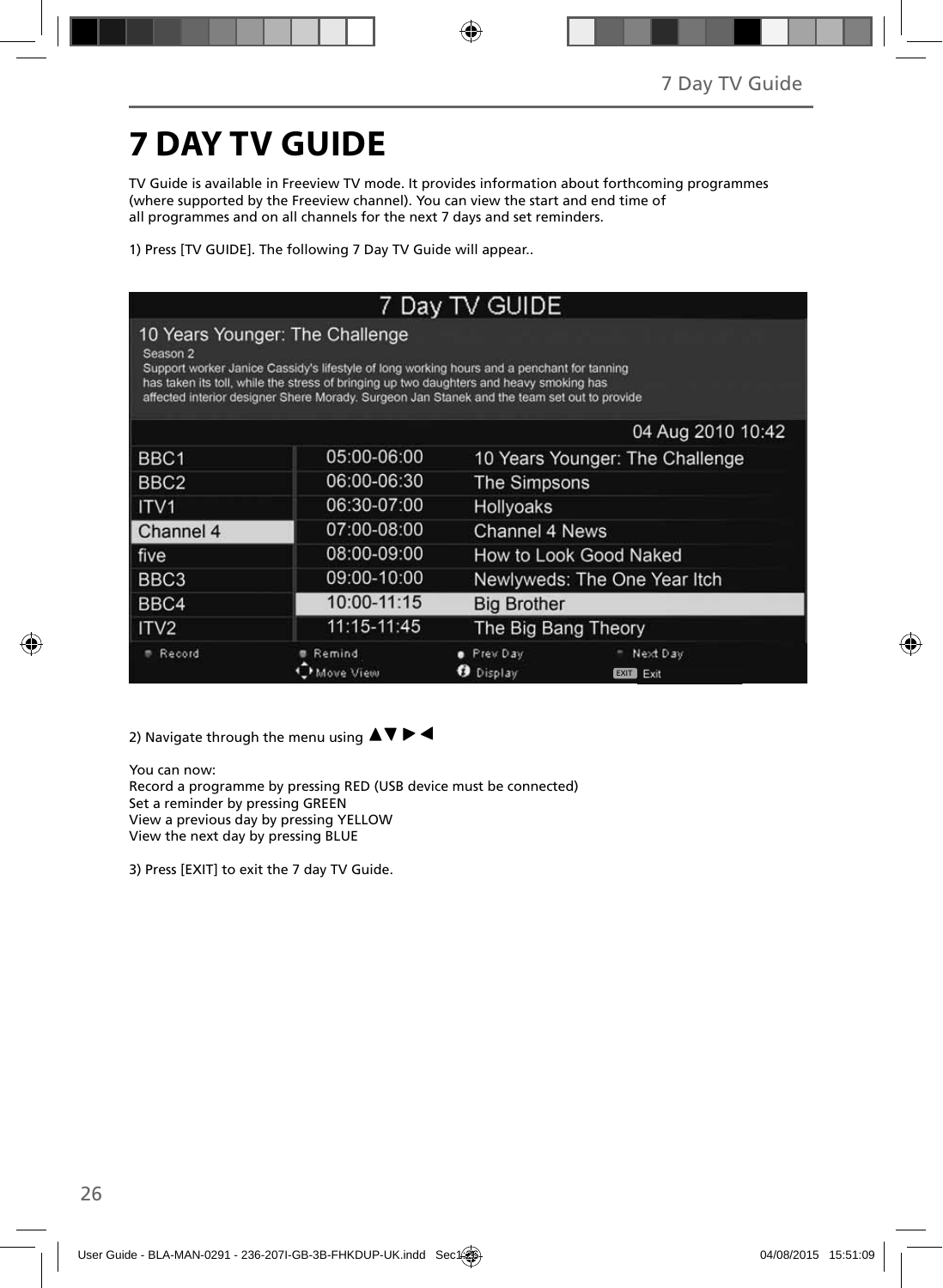## **USB RECORD - DIGITAL/FREEVIEW MODE**

USB RECORD – DIGITAL/FREEVIEW MODE

Built into this television is a USB record facility. This function is available in Digital/Freeview mode when used in conjunction with a compatible USB memory stick or USB hard drive. The benefits of this are as follows:

- Pause live TV and then playback, fast forward and rewind (up to live TV)
- One button record, if you decide you want to record the current programme
- Easy programmable recording from the 7 day TV Guide
- Record TV and watch/listen back on your computer/laptop

Due to the nature of the product, it is necessary to use a high speed USB memory stick (as the TV reads from and writes to the memory stick at the same time, some memory sticks may not be suitable)

You can purchase high speed memory sticks from some computer stores, alternatively, we have a selection of tested and compatible memory sticks available to purchase directly from the helpline/web site.

Minimum Specification - USB Memory Stick

| <b>Read Speed</b>  | 20 MB/s (Mega Byte Per Second) |
|--------------------|--------------------------------|
| <b>Write Speed</b> | 6 MB/s (Mega Byte Per Second)  |

**If you wish to use a USB portable hard drive larger than 32GB, please refer to the FAQ section at the rear of this user guide.**

### Pause Live TV (Time Shift)

Pausing Live TV is very simple.



 $\left(\blacksquare\right)$  - Press the play/pause button and the television will pause and the live content will be recorded. To resume watching press play/pause again.

 $\bigcirc$  - Press fast forward to go forward in a recording (i.e. to skip adverts)

 $\bigcirc$  - Press fast rewind to go back in a recording (i.e. if you fast forwarded too far)

Tip: When you switch the TV to standby or change channel the Time Shift memory is wiped. To restart time shift you must press play/pause button.

#### One Button Record

At any point in time you may decide to record the current channel that you are watching. To do this you need to press the red button highlighted below.



Tip: This television contains one TV tuner, therefore it can only record the channel you are watching or record one channel while the television is in standby mode.

Note: USB record function is only avilable in Digital/Freeview TV mode. Due to copyright laws and illegal copying/recording it is not possible to record to/from any other input/output source.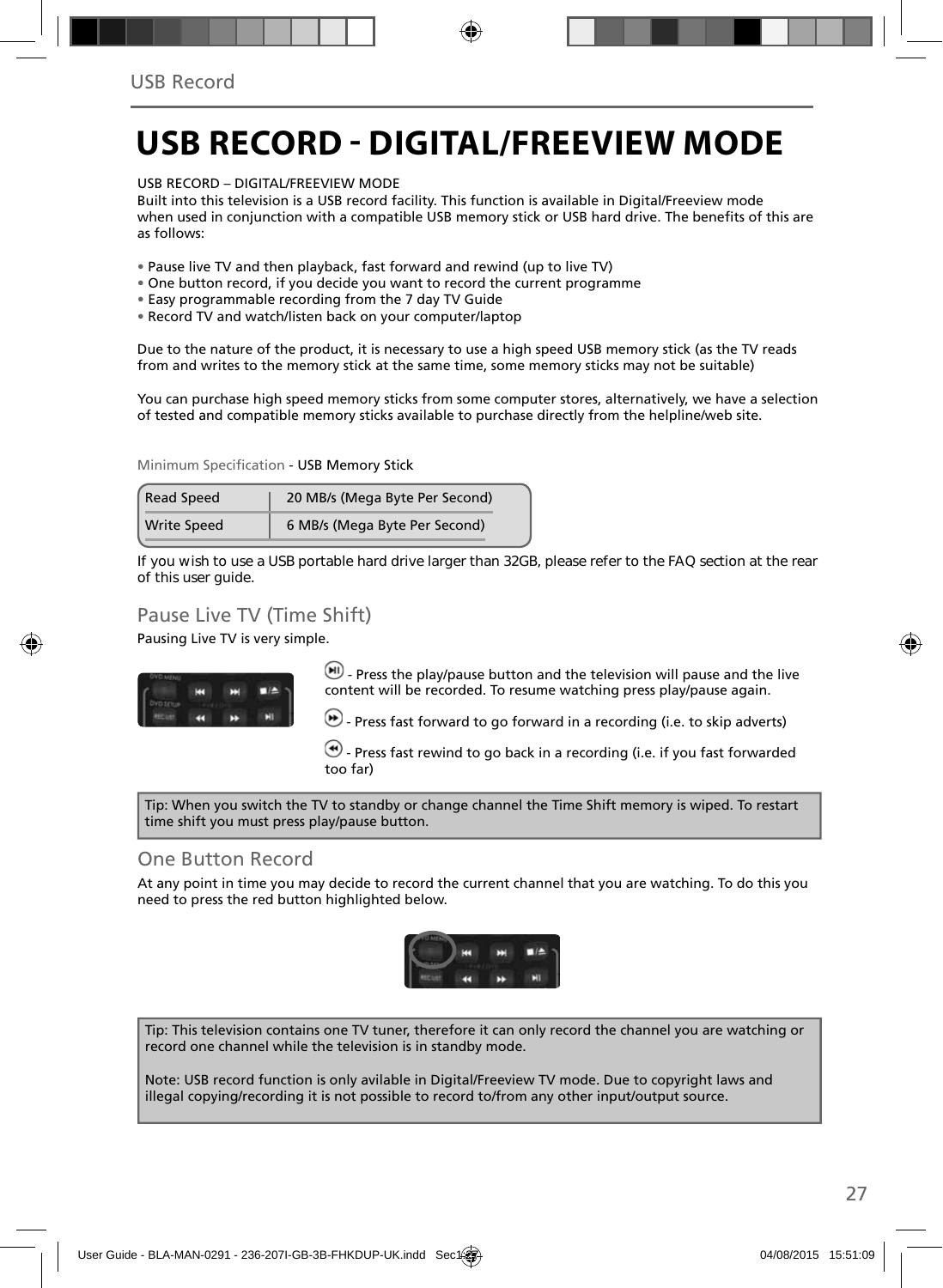## **USB MODE/MEDIA PLAYER**

USB mode offers playback of various different types of content that you have saved on your USB Memory Stick.

On switching to USB source the below menu screen will appear. The content will be divided into Photo, Music, Movie and Text based on file type.



1) You can navigate through the menus using the scroll  $\blacktriangle \blacktriangledown \blacktriangleright \blacktriangleleft$  buttons. To confirm the item you wish to play/view press [OK] button.



2) Select the drive you require. (If your drive only has 1 partition you will only see 1 item).



3) You can now access the item. Press OK to view. 4) Whilst viewing your media, you can control



the item by using the remote control buttons (below) or by pressing (INFO) to access the on-screen playback menu, you can now make your selection by using the  $\blacktriangle \blacktriangledown \blacktriangleright \blacktriangleleft$  and (OK) buttons on the remote control.



Tip: If you experience a playback issue, please ensure the files being used are the correct format (example - the picture plays but no sound) See technical specification page for compatible file types

Note: USB extension cables are not recommended as they can cause a reduction in picture/audio quality and stoppages during play back of USB content.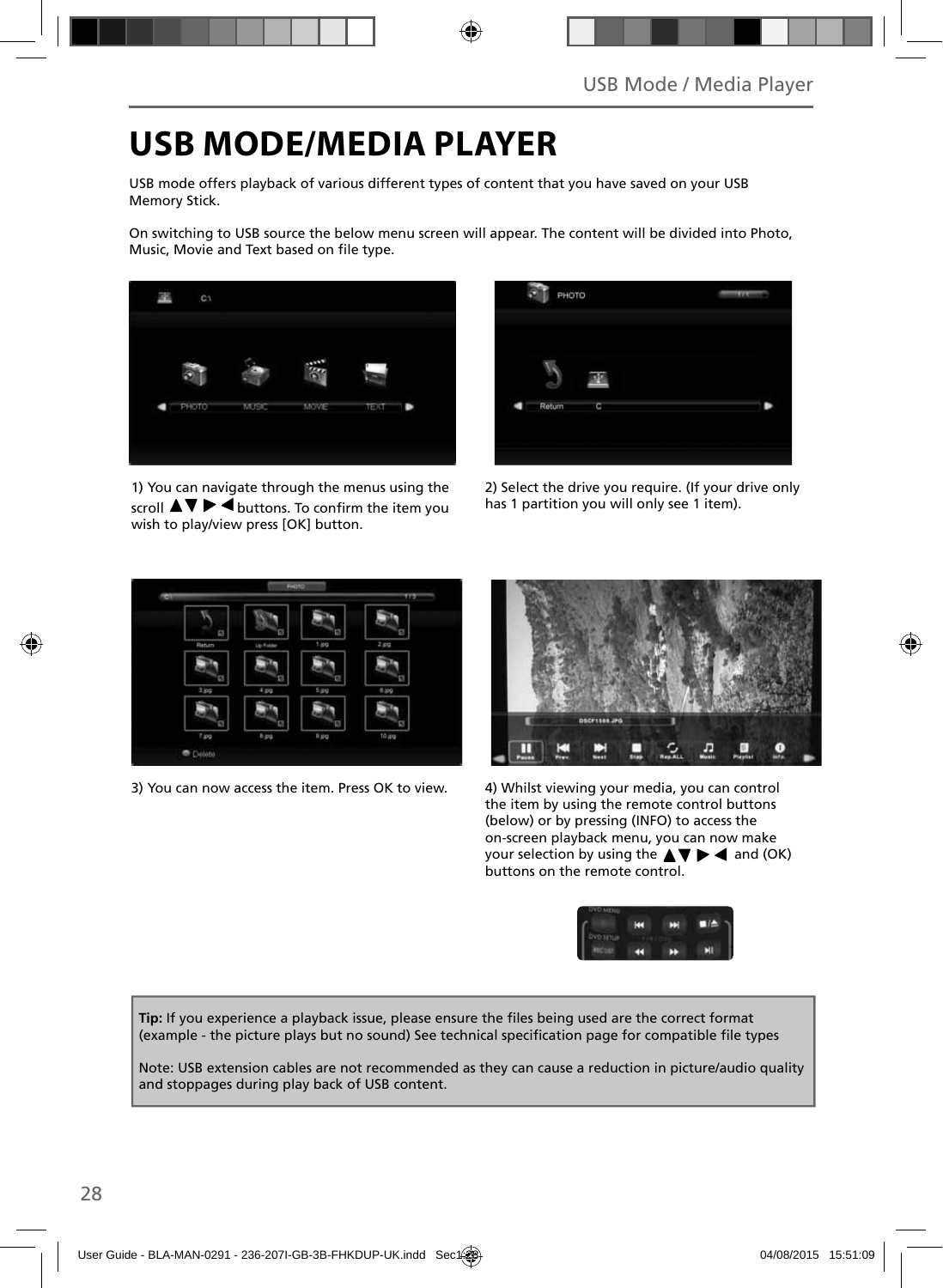### **USING YOUR TV WITH A SKY DIGITAL SET TOP BOX**

#### **Option 1) Connecting your TV to your Sky box (when both the TV and Sky Box are located in the same room)**

Depending on your Sky Box & TV model, connect either by SCART or HDMI cables (available separately).

If connecting by SCART, select the 'Input source' on the TV as SCART. If your TV does not have SCART, please refer to 'Connections' pages in this user guide for alternative ways to connect.

If connecting by HDMI, select the 'Input source' on the TV as HDMI (if the TV has more than 1 HDMI port, ensure you select the input source to match the HDMI numbered port on the rear of the TV).

If you wish to use your Sky remote to operate the TV's functions, you will need a Sky remote control (Revision 9 or later) and you will need to program a 4 digit code into it. See bottom of this page.

#### **Option 2) Connecting your TV to your Sky box (when your Sky box is located in a different room to the TV)**

Please note, if you are adding a 'Magic Eye/TV Link' to your system so that you can use your Sky remote control to change the Sky channel in the room where the 2nd TV is located, please refer to the instructions included with the TV link/magic eye in order to ensure the RF or RF2 output on your Sky box is powered on. (The red LED light on the TV link/magic eye will light up if the RF / RF2 output is correctly set up) If you do not have the instructions



that came with the TV link/magic eye, instructions on how to do it can be found on our web site.

1) To tune the TV to the Sky box, on the 2nd TV, select the 'Analogue' input source.

2) Select the channel that you wish to store the Sky box/channel on. (If you do not use channels 1-5 because you no longer have analogue terrestrial channels after digital switchover, you may choose to select channel 1 to store the Sky box/channel, if you still have and use analogue channels 1-5, you may for example decide that channel 6 is the best option for you).

3) Press the corresponding number on the remote control to select the desired analogue channel chosen as per point 2 above.

4) On the TV remote control, press Menu. Now navigate through the menus to select Manual Tuning or Analogue Manual tuning (refer to the Tuning/Channel menu section of this user guide if necessary)

5) Manually tune in the channel (usually, the Sky box is at a frequency between 800Mhz and 850Mhz) once the Sky box/channel is found, press 'OK' to store it.

If you wish to use your Sky remote to operate the TV's functions, you will need a Sky remote control (Revision 9 or later) and you will need to programme a 4 digit code into it. See below.

#### **Using a Sky remote or a universal remote to operate your TV**

**Sky remote control** - If you wish to use your Sky remote to operate the basic functions of your TV, you need to program a 4 digit code into it. Please note - you will need a Sky Revision 9 remote control (or later). **The code required for this television is 2134.** If you wish to upgrade/replace your existing Sky remote control to the latest version, you can do so on our website.

**Universal remote control** - If you wish to use a Universal remote control to operate your TV, please refer to the website for a full list of codes. (Please note we only have codes for One for All branded remote controls, if you have an alternative brand of Universal remote, please refer to the manufacturer for the code.)

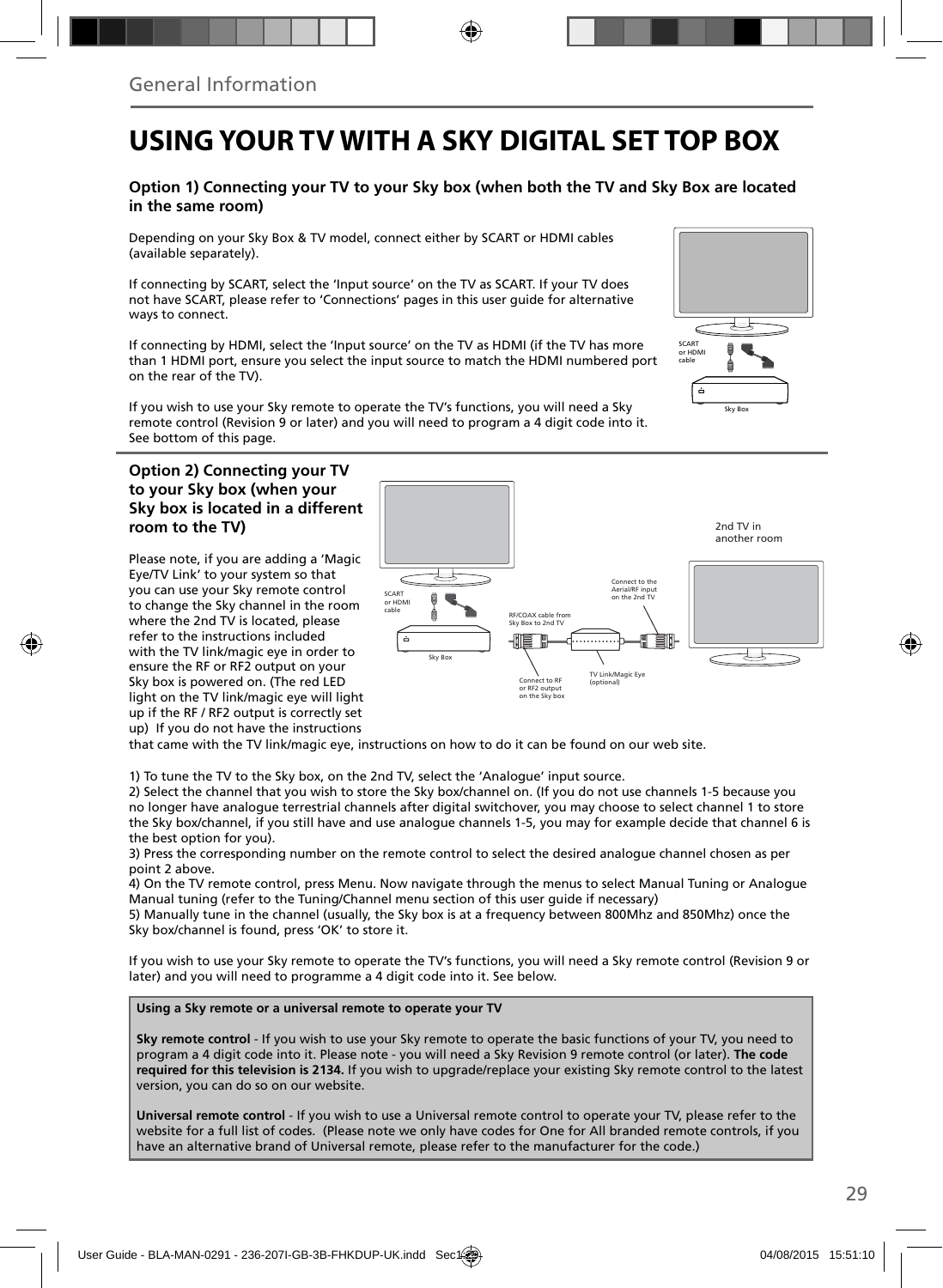## **FREQUENTLY ASKED QUESTIONS**

| General              | I would like to have louder<br>sound by connecting additional<br>speakers.                                                            | 1) Use the 3.5mm headphone output and a 3.5mm to phono cable (available separately) to<br>connect to an amplifier/surround sound system. Please note this will deactivate the TV's built<br>in speakers.<br>2) Connect a COAX cable from the TV's COAX output to your amplifier/surround systems<br>COAX input.                                                                                                                                                                                                                                                                                                                     |  |
|----------------------|---------------------------------------------------------------------------------------------------------------------------------------|-------------------------------------------------------------------------------------------------------------------------------------------------------------------------------------------------------------------------------------------------------------------------------------------------------------------------------------------------------------------------------------------------------------------------------------------------------------------------------------------------------------------------------------------------------------------------------------------------------------------------------------|--|
| General              | Why are some options in the<br>menu unavailable and greyed<br>out.                                                                    | Some options are only available in certain sources, i.e. HDMI. They are<br>unavailable in the other sources where they have no affect.                                                                                                                                                                                                                                                                                                                                                                                                                                                                                              |  |
| General              | Can I stop my TV automatically<br>turning off after 4hrs?                                                                             | Yes, in the 'Time' menu settings, scroll down to Auto standby and select OFF.                                                                                                                                                                                                                                                                                                                                                                                                                                                                                                                                                       |  |
| TV                   | I have tuned in Digital TV but I<br>am not receiving any or all of the<br>channels and/or the channels I<br>receive are breaking up.  | 1) Check you are in an area that can receive Freeview/Saorview, visit www.freeview.co.uk or<br>www.saorview.ie<br>2) Check you are using an aerial that is able to receive a good digital signal. In most cases,<br>you will need an outdoor digital hi-gain/wideband aerial. In areas that have excellent<br>digital coverage, you may be able to use a loft type aerial but it is highly likely that you will<br>also need to connect a booster between the back of the TV and the TV aerial wall socket.<br>Unfortunately, to receive a good enough digital signal, it is not possible to use a portable/<br>indoor type aerial. |  |
| TV                   | I have re-tuned my television<br>but when I switch it off it is not<br>storing the channels.                                          | If the TV does not save the channels when you power it off, it's likely the channel database<br>has become corrupt.<br>1) Turn off the TV.<br>2) Remove the RF/Aerial cable from the rear of the TV and then turn the TV back on again.<br>3) Using the remote control, press Menu followed by 8-8-8-8 to enter the initial setup/first<br>time installation menu.<br>4) Press OK (let the TV run the full tuning process).<br>5) Once completed, turn off the TV, reconnect the RF/Aerial cable then turn the TV back<br>on again.<br>6) Repeat steps 3 & 4.                                                                       |  |
| VCR/DVD<br>Recorder  | I have connected the TV to my<br>VCR or DVD Recorder via SCART<br>but it is not recording.                                            | In addition to connecting via SCART, you should connect the aerial cable from the wall<br>socket to your VCR/DVD Recorder and another aerial cable from the VCR/DVD Recorder to<br>the TV.                                                                                                                                                                                                                                                                                                                                                                                                                                          |  |
| <b>Game Consoles</b> | I have connected my<br>Playstation/Xbox to the TV via<br>HDMI, but I am not receiving<br>any pictures or sound on my<br>Television.   | 1) Ensure the TVs' source is set to HDMI.<br>2) Check your settings on your Playstation/Xbox are as per the Playstation/Xbox<br>instruction manual.                                                                                                                                                                                                                                                                                                                                                                                                                                                                                 |  |
| <b>Game Consoles</b> | I have connected my<br>Playstation/Xbox to the TV via<br>Component cables (red, green<br>& blue) but I am not receiving<br>any sound. | Component cables only provide HD pictures. For the sound you will need to connect the red<br>& white audio cables on the Playstation/Xbox to the red & white phono inputs (or mini AV<br>input where fitted) on the rear of the TV. Please refer to the 'Connections' pages.                                                                                                                                                                                                                                                                                                                                                        |  |
| System Lock          | I have changed the password<br>on the television and now<br>forgotten it.                                                             | There is a master password of 4711, to gain access to the TV menu and reset the<br>normal password.                                                                                                                                                                                                                                                                                                                                                                                                                                                                                                                                 |  |
| <b>USB Mode</b>      | I have inserted a USB Memory<br>Key, but the TV does not<br>recognise it.                                                             | Ensure the USB Memory Key is formatted to type FAT32.                                                                                                                                                                                                                                                                                                                                                                                                                                                                                                                                                                               |  |
| USB Mode             | Using a USB portable hard drive<br>/ larger than 32GB.                                                                                | If you wish to use a portable hard drive larger than 32GB, please note that it must be<br>formatted to the FAT32 file system in order to operate on this TV. Windows XP/Vista<br>computers are only capable of formatting up to 32GB, therefore, you will need a software<br>programme/utility to format larger hard drives.<br>Please refer to the website, www.umc-uk.co.uk, for more information.                                                                                                                                                                                                                                |  |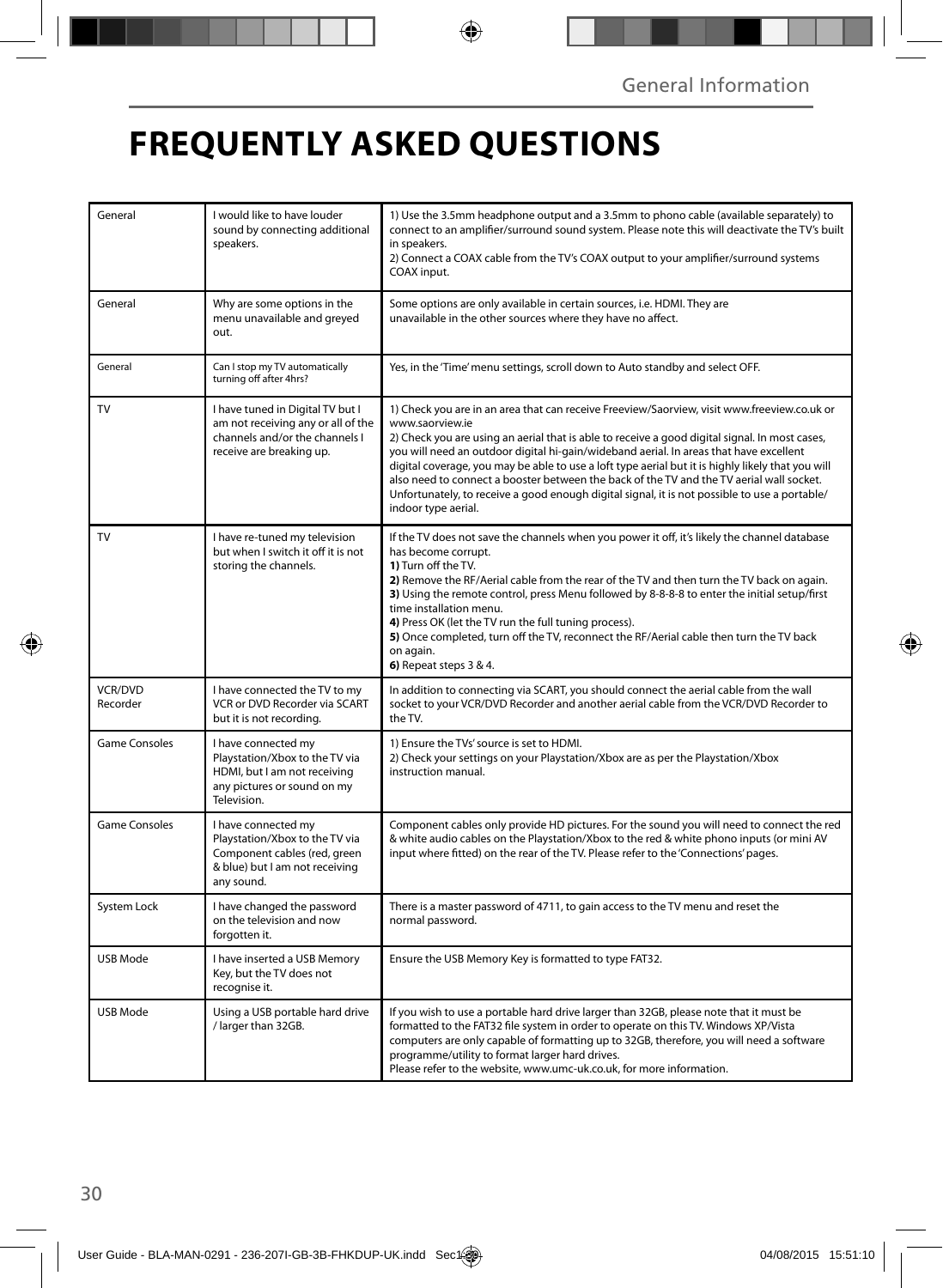## **FREQUENTLY ASKED QUESTIONS**

| DVD (For TV models<br>with DVD only) | I have inserted a disc but it is<br>not playing.                                        | 1) Ensure you have inserted the disc facing the correct way.<br>2) Ensure the disc is clean and is not scratched.<br>3) Some copied discs will not play.<br>4) Check the DVD is a region 2 disc - to change the region of the DVD player, refer to<br>www.umc-uk.co.uk, select 'Changing DVD Region' in the 'Product Support' section                                                            |
|--------------------------------------|-----------------------------------------------------------------------------------------|--------------------------------------------------------------------------------------------------------------------------------------------------------------------------------------------------------------------------------------------------------------------------------------------------------------------------------------------------------------------------------------------------|
| DVD (For TV models<br>with DVD only) | I have pressed the eject button<br>but the disc is not coming out.                      | To eject the disc hold the stop/eject button for 4 seconds.                                                                                                                                                                                                                                                                                                                                      |
| <b>USB Record</b>                    | I cannot change the channel,<br>access the menu or use the red<br>button.               | During time shift you cannot change the channel, access the menu or use the red button.                                                                                                                                                                                                                                                                                                          |
| <b>USB Record</b>                    | When using the USB to record<br>the picture 'breaks up' or<br>experience loss of sound. | Check the USB memory stick meets the minimum read speed requirements. Standard<br>definition channels require a read speed of 20 MB/s (Mega Byte per second) and a<br>write Speed of 6 MB/s (Mega Byte per second) HD channels require the read speed of 80<br>MB/s (Mega Byte per second) and a write speed of 40 MB/s (Mega Byte per second). USB 3.0<br>sticks should be used where possible. |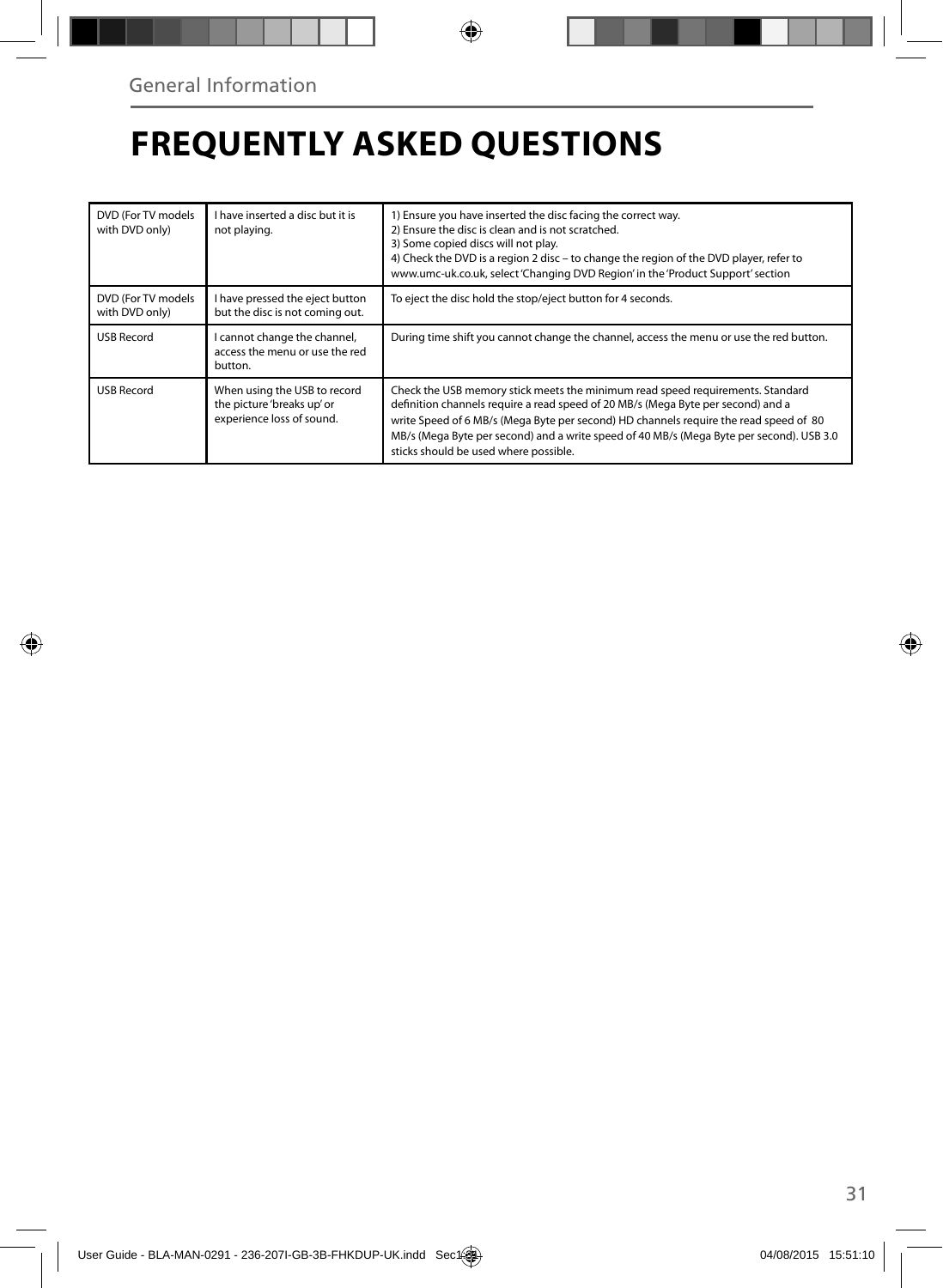## **TECHNICAL SPECIFICATION**

### **Product fi che (24" HD Ready Models)**

| <b>Supplier</b>                                                                                                                                                                                                  | <b>Blaupunkt</b>                           |                                                                                     |  |
|------------------------------------------------------------------------------------------------------------------------------------------------------------------------------------------------------------------|--------------------------------------------|-------------------------------------------------------------------------------------|--|
| <b>Model ID</b>                                                                                                                                                                                                  | 236/207I-GB-3B-HKUP<br>236/207I-GW-3W-HKUP | 236/207I-GB-3B-HKDUP<br>236/207I-GW-3W-HKDUP<br>(Models with inbuilt<br>DVD player) |  |
| Energy efficiency class                                                                                                                                                                                          | A                                          |                                                                                     |  |
| Visible screen size (diagonal)                                                                                                                                                                                   | 60 cm / 23.6 inches                        |                                                                                     |  |
| On mode average power consumption                                                                                                                                                                                | 25.0W                                      |                                                                                     |  |
| Annual energy consumption *1                                                                                                                                                                                     | 37 kWh                                     |                                                                                     |  |
| Standby power consumption *2                                                                                                                                                                                     | < 0.50 W                                   |                                                                                     |  |
| Off mode power consumption                                                                                                                                                                                       | 0W                                         |                                                                                     |  |
| Screen resolution                                                                                                                                                                                                | 1366 (H) x 768 (V)                         |                                                                                     |  |
| *1: Energy consumption XYZ kWh per year, based on the power consumption of the television<br>operating 4 hours per day for 365 days. The actual energy consumption will depend on how the<br>television is used. |                                            |                                                                                     |  |

\*2: When the TV is turned off with the remote control/standby button and no function is active.

### **Additional Technical Information**

| <b>RF</b>                       | 75 ohm Antenna / Analog / DVB                                                                                                             |                                            |  |
|---------------------------------|-------------------------------------------------------------------------------------------------------------------------------------------|--------------------------------------------|--|
| Inputs                          | 2 x HDMI, 1 x USB, 1 x SCART,<br>1 x Component/Y Pb Pr, 1 x Composite/Video,<br>1 x shared audio for Composite/Video &<br>Component/YPbPr |                                            |  |
| Sound Outputs                   | 1 x 3.5mm Headphone, 1 x COAX audio output                                                                                                |                                            |  |
| Speaker / Amplifier Watts (RMS) | $2 \times 3$                                                                                                                              |                                            |  |
| Voltage and power consumption   | 110-240y 50 / 60Hz<br>25/40W (ecomode/max)                                                                                                | 110-240y 50 / 60Hz<br>25/50W (ecomode/max) |  |
| Dimensions including stand (mm) | 560W x 386H x 140D                                                                                                                        |                                            |  |
| Net weight (Kgs)                | 4.6                                                                                                                                       | 4.9                                        |  |
| <b>Wall Mounting</b>            | VESA 100 x 100 (mm)                                                                                                                       |                                            |  |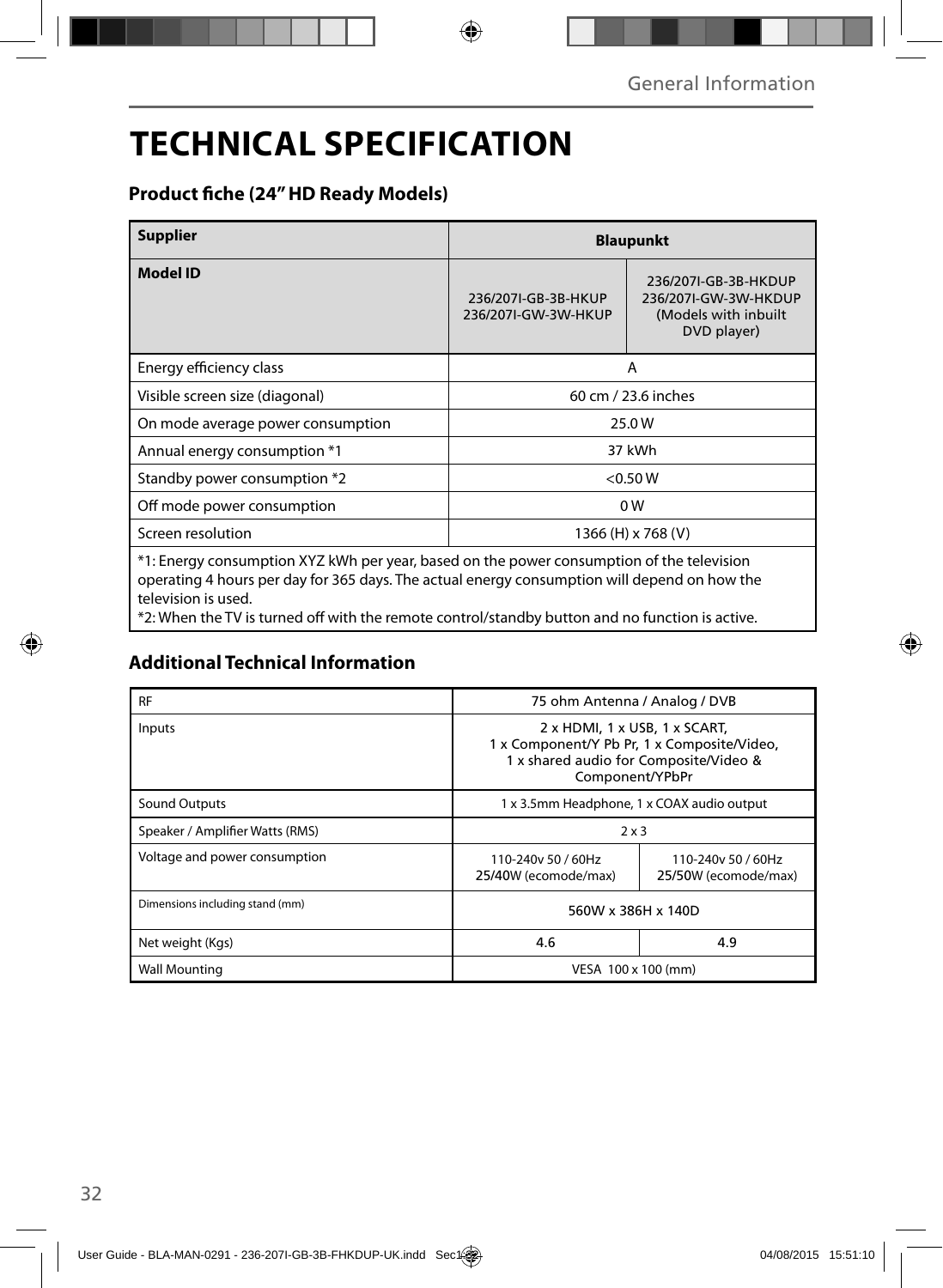## **TECHNICAL SPECIFICATION**

### **Product fiche (24" Full HD Models)**

| <b>Supplier</b>                                                                                                                                                                                             | <b>Blaupunkt</b>                             |                                                                                       |  |  |
|-------------------------------------------------------------------------------------------------------------------------------------------------------------------------------------------------------------|----------------------------------------------|---------------------------------------------------------------------------------------|--|--|
| <b>Model ID</b>                                                                                                                                                                                             | 236/207I-GB-3B-FHKUP<br>236/207I-GW-3W-FHKUP | 236/207I-GB-3B-FHKDUP<br>236/207I-GW-3W-FHKDUP<br>(Models with inbuilt DVD<br>player) |  |  |
| Energy efficiency class                                                                                                                                                                                     | A                                            |                                                                                       |  |  |
| Visible screen size (diagonal)                                                                                                                                                                              | 60 cm / 23.6 inches                          |                                                                                       |  |  |
| On mode average power consumption                                                                                                                                                                           | 25.0W                                        |                                                                                       |  |  |
| Annual energy consumption *1                                                                                                                                                                                | 37 kWh                                       |                                                                                       |  |  |
| Standby power consumption *2                                                                                                                                                                                | < 0.50 W                                     |                                                                                       |  |  |
| Off mode power consumption                                                                                                                                                                                  | 0W                                           |                                                                                       |  |  |
| Screen resolution                                                                                                                                                                                           | 1920 (H) x 1080 (V)                          |                                                                                       |  |  |
| *1: Energy consumption XYZ kWh per year, based on the power consumption of the television<br>an ang tha an Albanya ang dan Gan 205. Ilang Tha ang natital ang mga ang mga taong tilidag ang langsang ang pa |                                              |                                                                                       |  |  |

operating 4 hours per day for 365 days. The actual energy consumption will depend on how the television is used.

\*2: When the TV is turned off with the remote control/standby button and no function is active.

### **Additional Technical Information**

| <b>RF</b>                       | 75 ohm Antenna / Analog / DVB                                                                                                             |                                            |  |
|---------------------------------|-------------------------------------------------------------------------------------------------------------------------------------------|--------------------------------------------|--|
| Inputs                          | 2 x HDMI, 1 x USB, 1 x SCART,<br>1 x Component/Y Pb Pr, 1 x Composite/Video,<br>1 x shared audio for Composite/Video &<br>Component/YPbPr |                                            |  |
| <b>Sound Outputs</b>            | 1 x 3.5mm Headphone, 1 x COAX audio output                                                                                                |                                            |  |
| Speaker / Sound Watts (RMS)     | $2 \times 3$                                                                                                                              |                                            |  |
| Voltage and power consumption   | 110-240V 50 / 60Hz<br>25/40W (ecomode/max)                                                                                                | 110-240V 50 / 60Hz<br>25/50W (ecomode/max) |  |
| Dimensions including stand (mm) | 560W x 386H x 140D                                                                                                                        |                                            |  |
| Net weight (Kgs)                | 4.6                                                                                                                                       | 4.9                                        |  |
| <b>Wall Mounting</b>            | VESA 100 x 100 (mm)                                                                                                                       |                                            |  |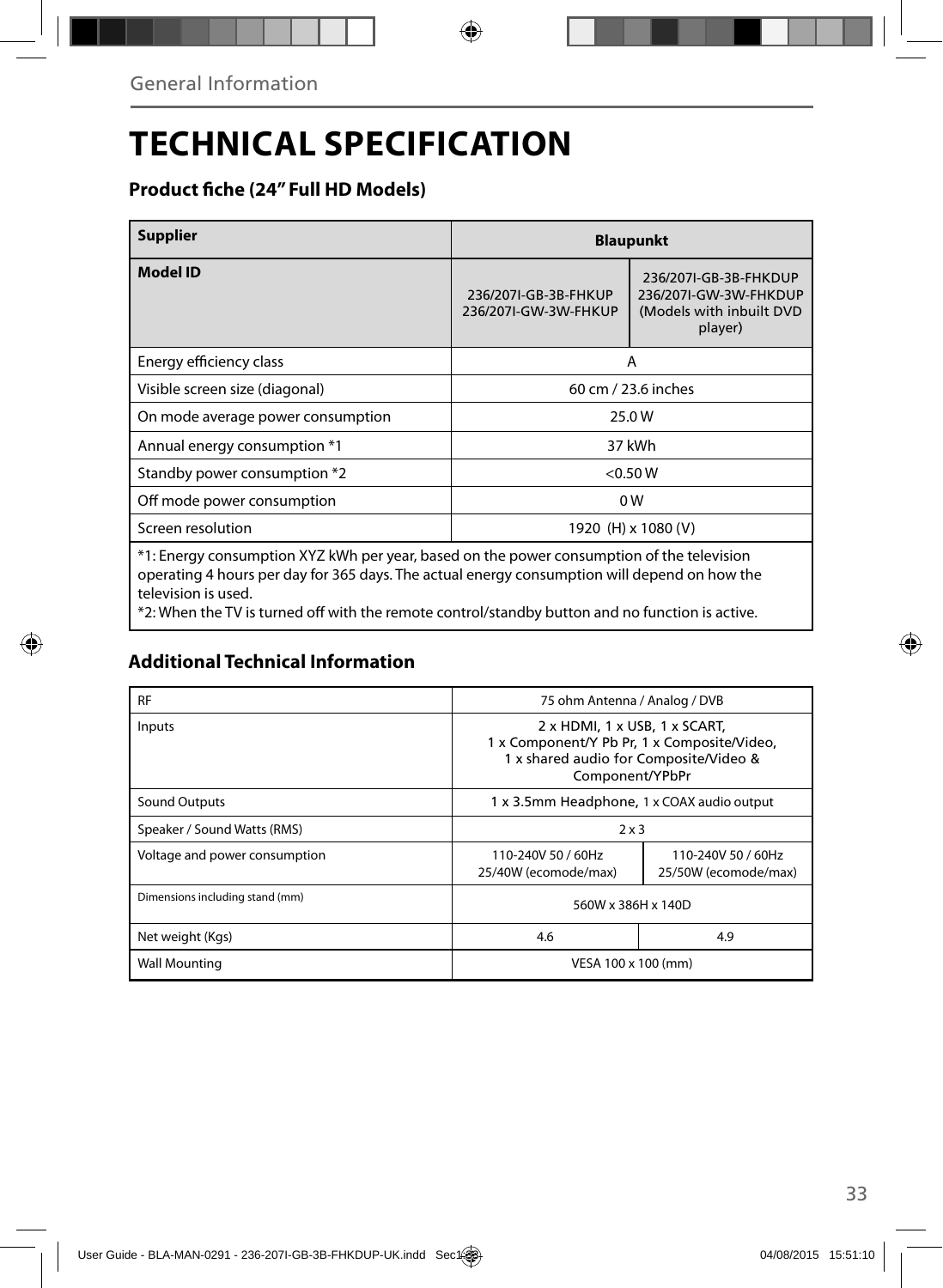## **TECHNICAL SPECIFICATION**

### **Compatible files in USB Mode**

| Media | File Ext.     | Codec                                   |                         |                                                                               |
|-------|---------------|-----------------------------------------|-------------------------|-------------------------------------------------------------------------------|
|       |               | Video                                   | Audio                   | Remark                                                                        |
| Movie | .mpg          | MPEG-1, MPEG-2                          | MP3, WMA,<br><b>AAC</b> | Max Resolution: 1920x1080<br>Max Data rate: 40 Mbps                           |
|       | .avi          | Xvid, MJPEG,<br>MPEG-4 SP/ASP,<br>H.264 |                         | Max Resolution: 1920x1080<br>Max Data rate: 20 Mbps                           |
|       | .ts           | MPEG-2, H.264                           |                         |                                                                               |
|       | .mov/<br>.mkv | MPEG-4 SP/ASP,<br>H.264                 |                         |                                                                               |
|       | .dat          | MPEG-1                                  |                         |                                                                               |
|       | .mp4          | MPEG-4 SP/ASP,<br>H.264                 |                         |                                                                               |
|       |               | MPEG-1, MPEG-2                          |                         | Max Resolution: 720x576<br>Max Data rate: 40 Mbps                             |
|       | .vob          | MPEG-2                                  |                         |                                                                               |
| Music | mp3           |                                         | MP3                     | Sample Rate 8K-48KHz<br>Bit rate: 32K - 320Kbps<br>Channel: Mono/Stereo       |
|       | .wma          |                                         | <b>WMA</b>              |                                                                               |
|       | .m4a/<br>.aac |                                         | <b>AAC</b>              | Sample Rate 16K-48KHz<br>Bit rate: $32K \sim 442Kbps$<br>Channel: Mono/Stereo |
| Photo | .jpg/         | Progressive JPEG                        |                         | Max Resolution: 1024x768                                                      |
|       | .jpeg         | <b>Baseline JPEG</b>                    |                         | Max Resolution: 8192x8192                                                     |
|       | .bmp          | <b>BMP</b>                              |                         | Max Resolution: 6500x6500<br>Pixel Depth 1/4/8/16/24/32 bpp                   |
|       | .png          | Non-Interlaced                          |                         | Max Resolution: 3000x3000                                                     |
|       |               | Interlaced                              |                         | Max Resolution: 1500x1500                                                     |